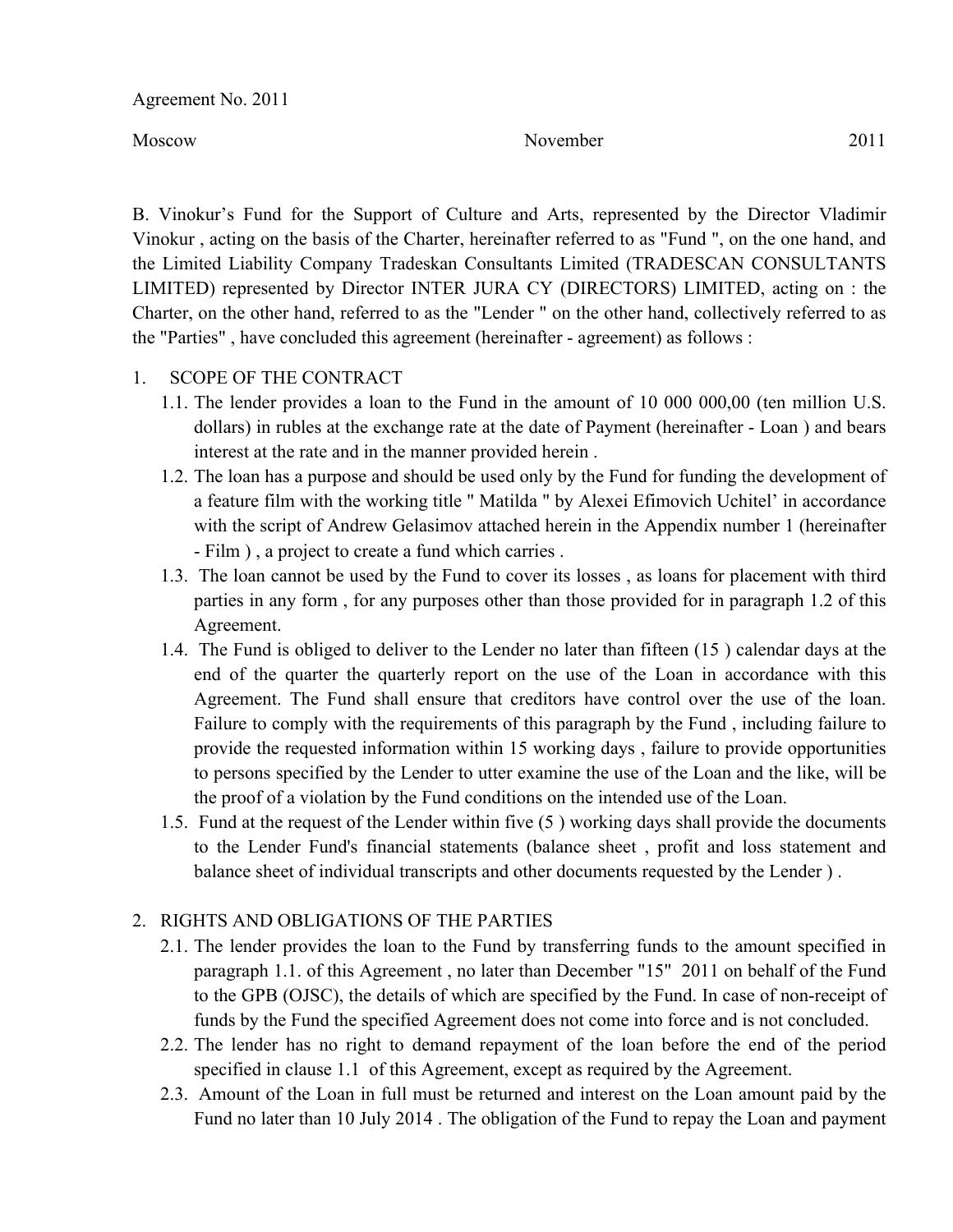of interest shall be considered executed since the specified amount credited to the account of the Lender.

- 2.4. The Fund has the right, without the consent of the Lender for early repayment of the Loan.
- 3. ORDER OF CHARGES AND PAYMENT OF INTEREST
	- 3.1. Interest shall be calculated from the day following the date of the Loan, and including the day of return. Interest is calculated based on the actual number of days of the Loan, and the based on the actual number of calendar days in the year (365 or 366 days, respectively).
	- 3.2. The payment of accrued interest on the Loan Fund is made simultaneously with the return of the principal amount (the relevant part of it ) of the Loan within the period specified in paragraph 2.3. of this Agreement.
	- 3.3. The annual interest rate on the loan is 11 % (eleven per cent ) per annum
- 4. Responsibilities of the Parties
	- 4.1. In the event of failure to return the Loan and / or accrued interest pursuant to the terms of this Agreement the Fund shall pay to the Lender a penalty in the amount of 0.05 (zero point five) % percent of the amount remitted out of time for each day of delay.
	- 4.2. In the case of misuse of the Loan and / or breach of the Fund , provided in paragraph 1.3 . or paragraph 1.4 of this Agreement , the Lender shall have the right to demand early repayment of the Fund the full amount of the Loan and accrued interest , as well as a fine of one (1) % per cent of the outstanding amount .
	- 4.3. At the creditors' request re the early repayment of the Loan on the grounds specified in 4.2 . Agreement, as well as in those cases where it is permitted by law , the Fund is obliged to return specified in the request of the creditor the amount within thirty (30 ) calendar days from the date of such request .

# 5. OTHER CONDITIONS

- 5.1. The Parties shall ensure the confidentiality of information associated with the conditions and procedures of registration of the Loan hereunder.
- 5.2. All changes and additions to this Agreement shall be made by agreement of the Parties in the form of supplemental agreements to this Agreement and signed by authorized representatives of the Parties.
- 5.3. The Fund declares represents and warrants to the Lender as follows:
	- The Fund is a legal entity established in a prescribed manner and acting under the laws of Russia and has the right and authority to own its property, assets and income, for its operations in its current form;
	- The Fund has the right to enter into this Agreement, to carry out the borrowing of funds, as well as perform other obligations under the Agreement;
	- The Fund has taken all necessary corporate solutions for the conclusion of the Agreement of borrowing money and the performance of other obligations ;
	- The Fund has no outstanding tax arrears amounting to over one million rubles, the failure to pay for not less than three months , and that was not it contested in good faith ;
	- The Fund has obtained all necessary consents, approvals, approvals with respect to this Agreement and all of them have full legal force ;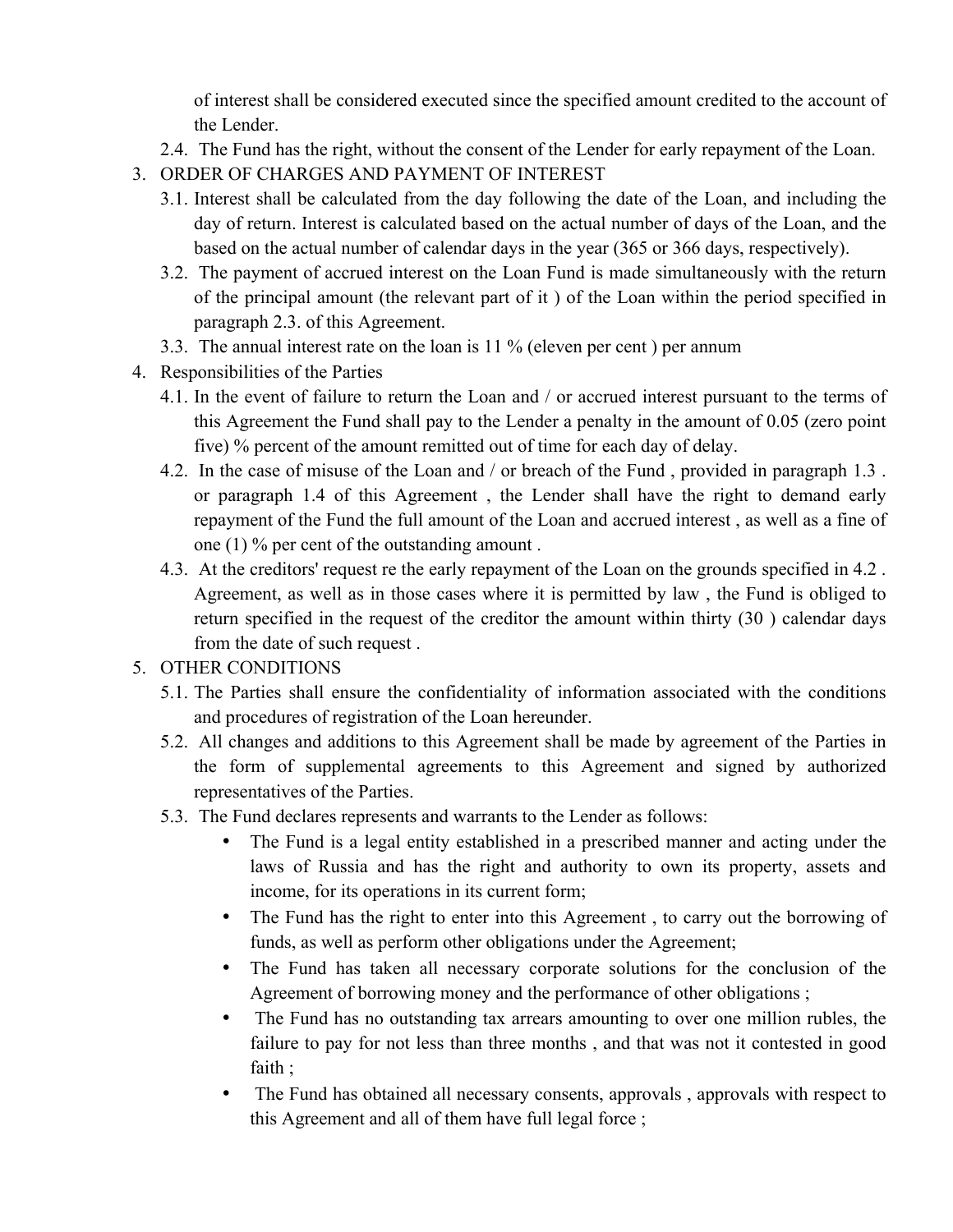• Adoption and implementation of the Fund under this Agreement does not entail:

- Violations of any of the provisions of the constituent documents and internal regulations of the Fund;

- Infringement of third party rights granted him by the Fund, or a violation of a court order or an administrative act ;

- Violation of Russian law .

# 6. DISPUTE RESOLUTION

- 6.1. Differences arising in the implementation of this Agreement , previously considered by the Parties to develop mutually acceptable solutions.
- 6.2. If you do not reach agreement on issues arising out of this Agreement , disputes shall be as prescribed by law .
- 7. GENERAL PROVISIONS
	- 7.1. This Agreement shall enter into force on the date of transfer of funds.
	- 7.2. The Agreement is valid until the Fund of its obligations .
	- 7.3. This Agreement shall be terminated by agreement of the Parties , the refund , including preterm , the Fund the full amount of the Loan and accrued interest on other grounds specified in this Agreement and applicable law.
	- 7.4. Any changes or additions to this Agreement shall be valid , provided they are made in writing and signed by the Parties.
	- 7.5. With the signing of this Agreement all previous correspondence and all prior negotiations between the Parties shall be void .
	- 7.6. All changes , additions and annexes to this Agreement must be made in writing and signed by duly authorized representatives of the Parties. All changes and additions to the application , made in due form and in accordance with the terms of this Agreement , it is an integral and indispensable part.

This Agreement is made in two copies having equal legal force , one copy - to the Fund , a copy example the contract of the Lender contract of the contract of the contract of the contract of the contract of the contract of the contract of the contract of the contract of the contract of the contract of the contract of Appendix number 1 hereto is a script in Russian on 132 pages. ADDRESSES AND PAYMENT DETAILS OF THE PARTIES

Foundation : Russia , 127238 , Moscow, 3rd Nizhnelikhoborskiy np- d , 1, p , 1. INN 77133 & 80 & 2 , CPC 7713010.01, account details are specified by the Fund in addition. The lender : Lampusas 1, A , Y. 1095 , Nicosia , Cyprus (Lampousas, 1 , RS 1095 , Nicosia, Cypres) Account of beneficiary (1BAN) 182025.643 Bank of Beneficiary GAZPROMBANK (SWITZERLAND) LTD. Intermediary Bank OJSC GAZPROMBANK, MOSCOW B1K 044525823

ACCOUNT WITH OPKRU MGTU OF BANK. OF RUSSIA 30101810200000000X23 Correspondent account of Bank of Beneficiary with Intermediary Bank 30111810300000006610

Fund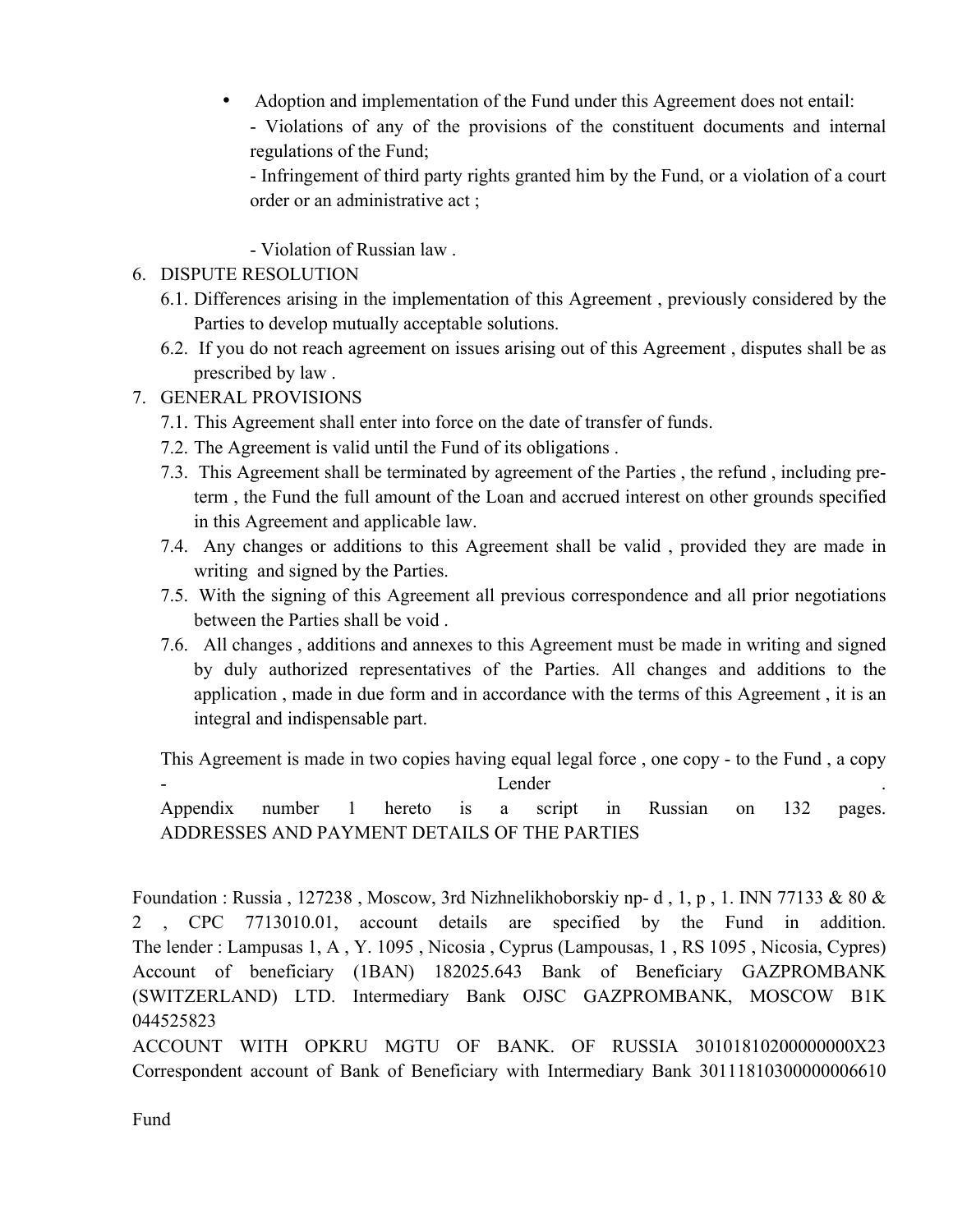Vinokur signature

Lender Anna Rossides

For Inter Jura CY (Directors) Limited

Addendum to the Agreement

Moscow November 2011

V. Vinokur Fund for the Support of Culture and Arts , represented by Director Vladimir Vinokur, acting on the basis of the Charter , hereinafter referred to as "the Fund" , on the one hand, and the Limited Liability Company Tradeskan Consultants Limited (TRADESCAN CONSULTANTS LIMITED), represented by the Director of INTER JURA CY (DIRECTORS) LIMITED, acting on the basis of the Charter of the other part, hereinafter referred to as "Lender" collectively, the " Parties", have entered into this Addendum to the Agreement № / 2011 from November 2011 goals (hereinafter - agreement) as follows.

# 1. SUBJECT

The terms and definitions used in this Supplementary Agreement , correspond to the terms and definitions adopted by the Parties to the Agreement , unless otherwise expressly provided in this Supplementary Agreement.

1.1.The parties agreed to supplement the Agreement Clause 2.5. as follows

"2.5 . Within 5 ( five) working days from the date of the Special Conditions (as defined below), the Lender shall enter into an agreement with the Fund on the petition, the full amount of principal and accrued interest.

Special Condition deemed to have occurred if on the date of July 1, 2014 ( the date of the Special Conditions ) of the global box office movie rentals are not exceeded the ruble equivalent of 70 000 000.00 ( seventy million U.S. dollars).

Amount of box office receipts from the global distribution of a film is determined by the Lender or its request, any third party on the basis of information on the web sites boxofficemojo.com / alltimeworld. kinohusiness.com, kinomania.ru, profisinema.ru or other generally recognized public sources of information on fees from renting movies . If you specify the amounts of cash taxes in foreign currencies are translated into rubles at the exchange rate ruling at the date of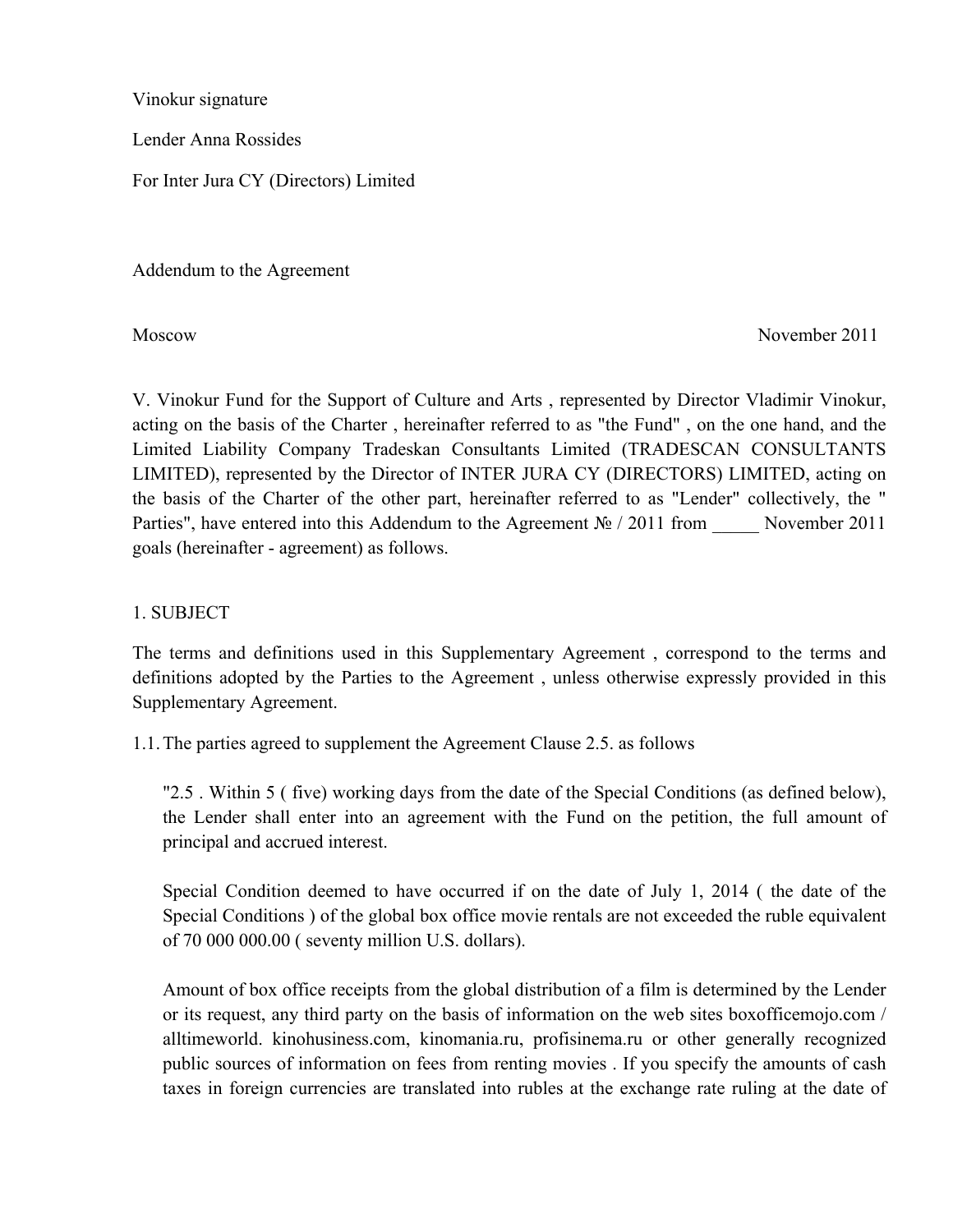calculation of Russia . In the absence of data on the amounts of box office directly at 1 July 2014, the data are defined at an earlier date, the most closely spaced from 1 July 2014. "

1.2. The parties agreed that paragraph 2.3 of this Contract as follows:

" 2.3 . Amount of the Loan in full must be returned no later than 10 July 2014. " If the box office of the world rolled Film exceed the ruble equivalent of 70 000 000.00 ( seventy million) earlier than July 1, 2014 , the Fund agrees to return to the Lender the principal amount of the Loan on the early parts of the Lender by transferring the full amount received from the box office fees for one (1 ) business day of receiving it . "

- 1.3.The parties agreed that paragraph 3.2 of the Agreement as follows: " 3.2. The payment of accrued interest on the Loan in the amount prescribed by paragraphs 3.3. and 3.4. Agreement shall be made not later than 15 July 2014. "
- 1.4. The parties agreed to supplement the Agreement Clause 3.4. as follows ;

"3.4. In addition to the interest payable in accordance with paragraph 3.3 of the Agreement on the loan , the Fund will pay to the Lender as additional interest on the loan at the rate of ten (10) % interest (hereinafter - Additional Interest ) of the box office receipts from the film , as determined in accordance with paragraph 2.5 of the Agreement on the date of July 1, 2014 , in the part exceeding the equivalent of U.S. \$ 80 million . "

1.5.The parties agreed to supplement the Agreement Clause 3.5. as follows:

" If the box office from the film will be received after July 1, 2014 , the amount of additional interest the Fund will pay to the Lender an additional percentage of 15 July 2015 ( for the period of box office receipts from July 2, 2014 to July 01 2015) , July 15 2016 ( for the period of box office receipts from July 2, 2015 to July 01 2016) and 15 July 2017 ( for the period of box office receipts from July 2, 2016 to July 01 2017) at the rate of ten (10) percent or % the amount of box office receipts from the film for sootvets1vuyuschy period in excess equivalent of the first 80 million U.S. dollars, received from the mill ".

- 1.6.The Parties reaffirm their readiness for thirty (30 ) calendar days from the date of signing of the Supplementary Agreement contract novation of an obligation arising from the Agreement obligation of the Parties to the agreement providing for the participation in the profits , subordinated to foreign law , on terms consistent with the terms of this Addendum
- 2. OTHER CONDITIONS
- 2.1.This Addendum is an integral part of the Agreement.
- 2.2. This Supplementary Agreement shall enter into force on the date of its signing by the parties , except as provided in paragraphs 1.2. -1.5 of this Addendum , which shall enter into force on the date when the box office of the global distribution of films, determined in accordance with this Addendum to exceed ruble equivalent of 70,000,000 (seventy million) .
- 2.3. The creditor is entitled to transfer to third parties of their rights and obligations under this Addendum shall , without the consent of the Fund.
- 2.4. This Supplementary Agreement is made in two copies having equal legal force: one copy the Fund , a copy - Lender .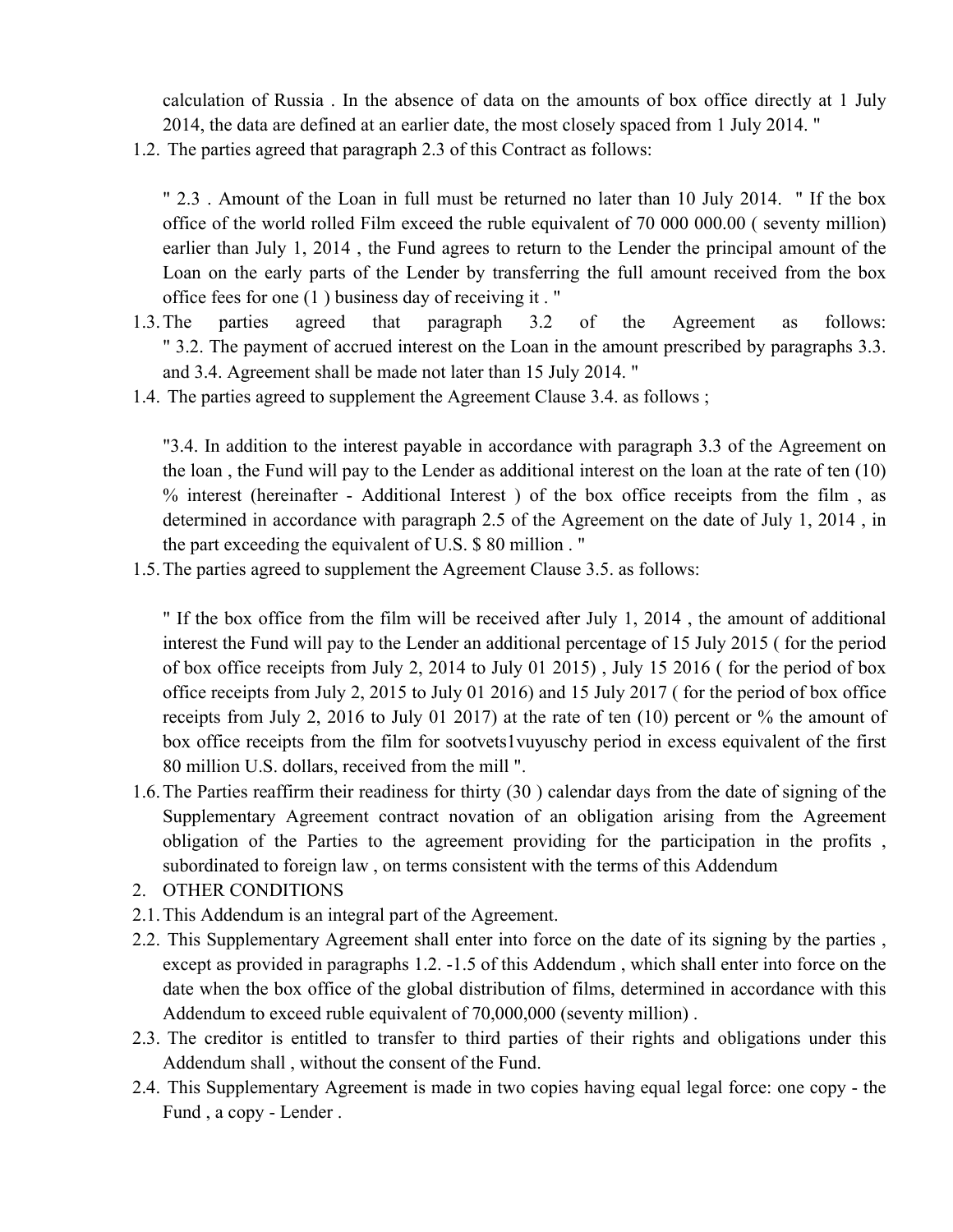Fund

Vinokur signature

Lender

Anna Rossides

For Inter Jura CY (Directors) Limited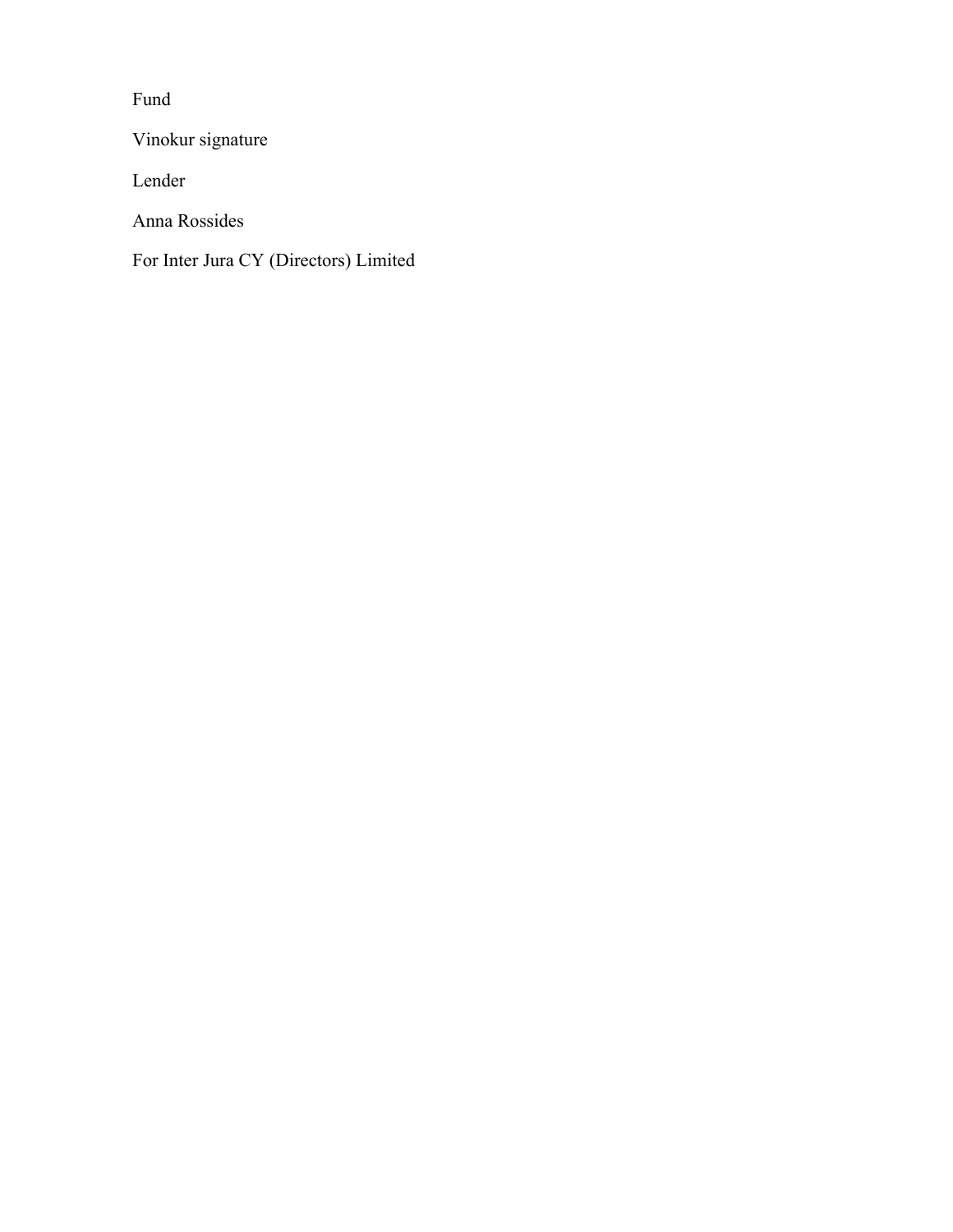**КОНСОЛИДИРОВАННЫЙ БАЛАНСОВЫЙ ОТЧЕТ по состоянию НА 1 ЯНВАРЯ 2012 ГОДА**

| Номер<br>строки | Статьи консолидированного балансового отчета                                                  | Данные<br>на отчетную дату,<br>тыс. руб. | Данные за соответствующий<br>период прошлого года, (*)<br>тыс. руб. |
|-----------------|-----------------------------------------------------------------------------------------------|------------------------------------------|---------------------------------------------------------------------|
| ı.              | <b>АКТИВЫ</b>                                                                                 |                                          |                                                                     |
|                 |                                                                                               |                                          |                                                                     |
| 2               |                                                                                               |                                          |                                                                     |
| 2.1             |                                                                                               |                                          |                                                                     |
| 2.1.1           |                                                                                               |                                          |                                                                     |
| 3               |                                                                                               |                                          |                                                                     |
| 4               |                                                                                               |                                          |                                                                     |
| 5               |                                                                                               |                                          |                                                                     |
| 6               |                                                                                               |                                          |                                                                     |
|                 |                                                                                               |                                          |                                                                     |
| 8               |                                                                                               |                                          |                                                                     |
| 9               |                                                                                               |                                          |                                                                     |
| 10              |                                                                                               |                                          |                                                                     |
| 11              |                                                                                               |                                          |                                                                     |
| 12              |                                                                                               |                                          |                                                                     |
| П.              | <b>ПАССИВЫ</b>                                                                                |                                          |                                                                     |
| 13              |                                                                                               |                                          |                                                                     |
| 13.1            |                                                                                               |                                          |                                                                     |
| 14              |                                                                                               |                                          |                                                                     |
| 15              |                                                                                               |                                          |                                                                     |
| 15.1            |                                                                                               |                                          |                                                                     |
| 16              |                                                                                               |                                          |                                                                     |
| 17              |                                                                                               |                                          |                                                                     |
| 18              |                                                                                               |                                          |                                                                     |
| 19              | Резервы на возможные потери по условным обязательствам кредитного характера, прочим возможным |                                          |                                                                     |
|                 |                                                                                               |                                          |                                                                     |
| 20              |                                                                                               |                                          |                                                                     |
| Ш.              | ИСТОЧНИКИ СОБСТВЕННЫХ СРЕДСТВ                                                                 |                                          |                                                                     |
| 21              |                                                                                               |                                          |                                                                     |
| 22              |                                                                                               |                                          |                                                                     |
| 23              |                                                                                               |                                          |                                                                     |
| 24              |                                                                                               |                                          |                                                                     |
| 25              |                                                                                               |                                          |                                                                     |
| 26              |                                                                                               |                                          |                                                                     |
| 27              |                                                                                               |                                          |                                                                     |
| 28              |                                                                                               |                                          |                                                                     |
| 29              |                                                                                               |                                          |                                                                     |
| 30              |                                                                                               |                                          |                                                                     |
| 30.1            |                                                                                               |                                          |                                                                     |
| 30.2            |                                                                                               |                                          |                                                                     |
| 31              |                                                                                               |                                          |                                                                     |
| IV.             | ВНЕБАЛАНСОВЫЕ ОБЯЗАТЕЛЬСТВА                                                                   |                                          |                                                                     |
| 32              |                                                                                               |                                          |                                                                     |
| 33              |                                                                                               |                                          |                                                                     |

(\*) С целью обеспечения сопоставимости данных сравнительные данные за 2010 год пересмотрены в связи с изменением порядка составления отчетности кредитных организаций.

|                 | <u> КОНСОЛИДИРОВАННЫЙ ОТЧЕТ О ПРИБЫЛЯХ И УБЫТКАХ ЗА 2011 ГОД \</u> |                                          | код формы по ОКУД 0409803 годовая                                   |
|-----------------|--------------------------------------------------------------------|------------------------------------------|---------------------------------------------------------------------|
| Номер<br>строки | Статьи консолидированного отчета о прибылях и убытках              | Данные<br>на отчетную дату,<br>тыс. руб. | Данные за соответствующий<br>период прошлого года, (*)<br>тыс. руб. |
|                 |                                                                    |                                          |                                                                     |

| 1.1            |                                                                                                         |  |
|----------------|---------------------------------------------------------------------------------------------------------|--|
| 1.2            |                                                                                                         |  |
| 1.3            |                                                                                                         |  |
| 1.4            |                                                                                                         |  |
| $\overline{2}$ |                                                                                                         |  |
| 2.1            |                                                                                                         |  |
| 2.2            |                                                                                                         |  |
| 2.3            |                                                                                                         |  |
| 3              |                                                                                                         |  |
| 4              | Изменение резерва на возможные потери по ссудам, ссудной и приравненной к ней задолженности, средствам, |  |
|                |                                                                                                         |  |
| 4.1            |                                                                                                         |  |
| 5              |                                                                                                         |  |
| 6              |                                                                                                         |  |
| 7              |                                                                                                         |  |
| 8              |                                                                                                         |  |
| 9              |                                                                                                         |  |
| 10             |                                                                                                         |  |
| 10.1           |                                                                                                         |  |
| 11             |                                                                                                         |  |
| 12             |                                                                                                         |  |
| 13             |                                                                                                         |  |
| 14             |                                                                                                         |  |
| 15             |                                                                                                         |  |
| 16             |                                                                                                         |  |
| 17             |                                                                                                         |  |
| 18             |                                                                                                         |  |
| 19             |                                                                                                         |  |
| 20             |                                                                                                         |  |
| 21             |                                                                                                         |  |
| 22             |                                                                                                         |  |
| 23             |                                                                                                         |  |
| 24             |                                                                                                         |  |
| 24.1           |                                                                                                         |  |
| 24.2           |                                                                                                         |  |
| 25             |                                                                                                         |  |
| 26             |                                                                                                         |  |
| 26.1           |                                                                                                         |  |
| 26.2           |                                                                                                         |  |
|                |                                                                                                         |  |

(\*) С целью обеспечения сопоставимости данных сравнительные данные за 2010 год пересмотрены в связи с изменением порядка составления отчетности кредитных организаций.

*Председатель Правления ГПБ (ОАО)* **А. И. Акимов** *Главный бухгалтер ГПБ (ОАО)* **С. Е. Малюсева** 18 июня 2012 года

*Председатель Правления ГПБ (ОАО)* **А. И. Акимов** *Главный бухгалтер ГПБ (ОАО)* **С. Е. Малюсева** 18 июня 2012 года

**код формы по ОКУД 0409812 годовая Сведения о составе участников банковской (консолидированной) группы, уровне достаточности собственных средств и величине сформированных резервов на покрытие сомнительных ссуд и иных активов по состоянию на 1 января 2012 года**

| строки         | Номер Наименование статьи                                                                                | Данные<br>за отчетный период,<br>процент акций (долей) | Данные за<br>соответствующий<br>период  |
|----------------|----------------------------------------------------------------------------------------------------------|--------------------------------------------------------|-----------------------------------------|
|                |                                                                                                          |                                                        | прошлого года,<br>процент акций (долей) |
| 1<br>1.1       | Состав участников банковской (консолидированной) группы:<br>«Газпромбанк»(Открытое акционерное общество) |                                                        |                                         |
| 1.2<br>1.3     |                                                                                                          |                                                        |                                         |
| 1.4<br>1.5     |                                                                                                          |                                                        |                                         |
| 1.6<br>1, 7    | Закрытое акционерное общество «Управляющая компания - Стратегические Активы»*  100.000 100.000           |                                                        |                                         |
| 1.8<br>1.9     |                                                                                                          |                                                        |                                         |
| 1,10<br>1.11   |                                                                                                          |                                                        |                                         |
| 1.12<br>1.13   |                                                                                                          |                                                        |                                         |
| 1.14<br>1.15   |                                                                                                          |                                                        |                                         |
| 1.16<br>1.17   | Закрытое акционерное общество «Расчетно-депозитарная компания» 63.175 55.867                             |                                                        |                                         |
| 1.18<br>1.19   |                                                                                                          |                                                        |                                         |
| 1.20<br>1.21   |                                                                                                          |                                                        |                                         |
| 1.22<br>1.23   |                                                                                                          |                                                        |                                         |
| 1.24<br>1.25   |                                                                                                          |                                                        |                                         |
| 1.26<br>1.27   |                                                                                                          |                                                        |                                         |
| 1.28<br>1.29   | Закрытое акционерное общество «Региональная инвестиционная компания» (РИНКО) 100.000100.000              |                                                        |                                         |
| 1.30           |                                                                                                          |                                                        |                                         |
| 1.31<br>1.32   |                                                                                                          |                                                        |                                         |
| 1.33<br>1.34   |                                                                                                          |                                                        |                                         |
| 1.35<br>1.36   |                                                                                                          |                                                        |                                         |
| 1.37<br>1.38   |                                                                                                          |                                                        |                                         |
| 1.39<br>1.40   |                                                                                                          |                                                        |                                         |
| 1.41<br>1.42   |                                                                                                          |                                                        |                                         |
| 1.43<br>1.44   |                                                                                                          |                                                        |                                         |
| 1.45<br>1.46   |                                                                                                          |                                                        |                                         |
| 1.47<br>1.48   |                                                                                                          |                                                        |                                         |
| 1.49<br>1.50   |                                                                                                          |                                                        |                                         |
| 1.51           |                                                                                                          |                                                        |                                         |
| 1.52<br>1.53   |                                                                                                          |                                                        |                                         |
| 1.54<br>1.55   |                                                                                                          |                                                        |                                         |
| 1.56<br>1.57   |                                                                                                          |                                                        |                                         |
| 1.58<br>1.59   |                                                                                                          |                                                        |                                         |
| 1.60<br>1.61   | Закрытое акционерное общество «Футбольный клуб «Зенит» 51.012 51.012                                     |                                                        |                                         |
| 1.62<br>1.63   |                                                                                                          |                                                        |                                         |
| 1.64<br>1.65   |                                                                                                          |                                                        |                                         |
| 1.66<br>1.67   |                                                                                                          |                                                        |                                         |
| 1.68<br>1.69   |                                                                                                          |                                                        |                                         |
| 1.70           |                                                                                                          |                                                        |                                         |
| 1.71<br>1.72   |                                                                                                          |                                                        |                                         |
| 1.73<br>1.74   |                                                                                                          |                                                        |                                         |
| 1.75           | Общество с ограниченной ответственностью «Чайковская редакция                                            |                                                        |                                         |
| 1.76<br>1.77   | Закрытое акционерное общество Издательский дом «Трибуна»* 97.560 97.560                                  |                                                        |                                         |
| 1.78<br>1.79   |                                                                                                          |                                                        |                                         |
| 1.80<br>1.81   |                                                                                                          |                                                        |                                         |
| 1.82<br>1.83   |                                                                                                          |                                                        |                                         |
| 1.84<br>1.85   |                                                                                                          |                                                        |                                         |
| 1.86           | Общество с ограниченной ответственностью «Телерадиокомпания «ТНТ - Краснодар»* 100.000 100.000           |                                                        |                                         |
| 1.87<br>1.88   |                                                                                                          |                                                        |                                         |
| 1.89<br>1.90   |                                                                                                          |                                                        |                                         |
| 1.91<br>1.92   |                                                                                                          |                                                        |                                         |
| 1.93<br>1.94   | Открытое акционерное общество «Ставропольское Коммерческое Эфирное Телевидение»* 100.000                 |                                                        |                                         |
| 1.95<br>1.96   |                                                                                                          |                                                        |                                         |
| 1.97<br>1.98   |                                                                                                          |                                                        |                                         |
| 1.99<br>1.100  | Общество с ограниченной ответственностью «Телекоммуникационные сети Башкортостана»*100.000100.000        |                                                        |                                         |
| 1.101<br>1.102 |                                                                                                          |                                                        |                                         |
| 1.103<br>1.104 | АКЦИОНЕРНЫЙ КОММЕРЧЕСКИЙ БАНК «ЕВРОФИНАНС МОСНАРБАНК»                                                    |                                                        |                                         |
| 1.105          |                                                                                                          |                                                        |                                         |
| 1.106<br>1.107 |                                                                                                          |                                                        |                                         |
| 1.108          |                                                                                                          |                                                        |                                         |
| 1.109<br>1.110 |                                                                                                          |                                                        |                                         |
| 1.111<br>1.112 |                                                                                                          |                                                        |                                         |
| 1.113<br>1.114 |                                                                                                          |                                                        |                                         |
| 1.115<br>1.116 |                                                                                                          |                                                        |                                         |
| 1.117<br>1.118 |                                                                                                          |                                                        |                                         |
| 1.119<br>1.120 |                                                                                                          |                                                        |                                         |
| 1.121<br>1.122 | Автономная некоммерческая организация «Информационное агентство «Эхо Москвы»*  100.000 80.000            |                                                        |                                         |
| 1.123<br>1.124 |                                                                                                          |                                                        |                                         |
| 1.125          |                                                                                                          |                                                        |                                         |
| 1.126<br>1.127 |                                                                                                          |                                                        |                                         |
| 1.128<br>1.129 |                                                                                                          |                                                        |                                         |
| 1.130<br>1.131 |                                                                                                          |                                                        |                                         |
|                |                                                                                                          |                                                        |                                         |

**код формы по ОКУД 0409802 годовая**

# РЕГИСТРАЦИОННЫЙ № 354 СТРО В ОКПО 09807684 «Газпромбанк» (Открытое акционерное общество)<br>БИК 044525823 стрн 1027700167110



**ОСНОВАН 31 ИЮЛЯ 1990 ГОДА РЕГИСТРАЦИОННЫЙ № 354**

**ОКАТО 45293590000 09807684 ОГРН 1027700167110**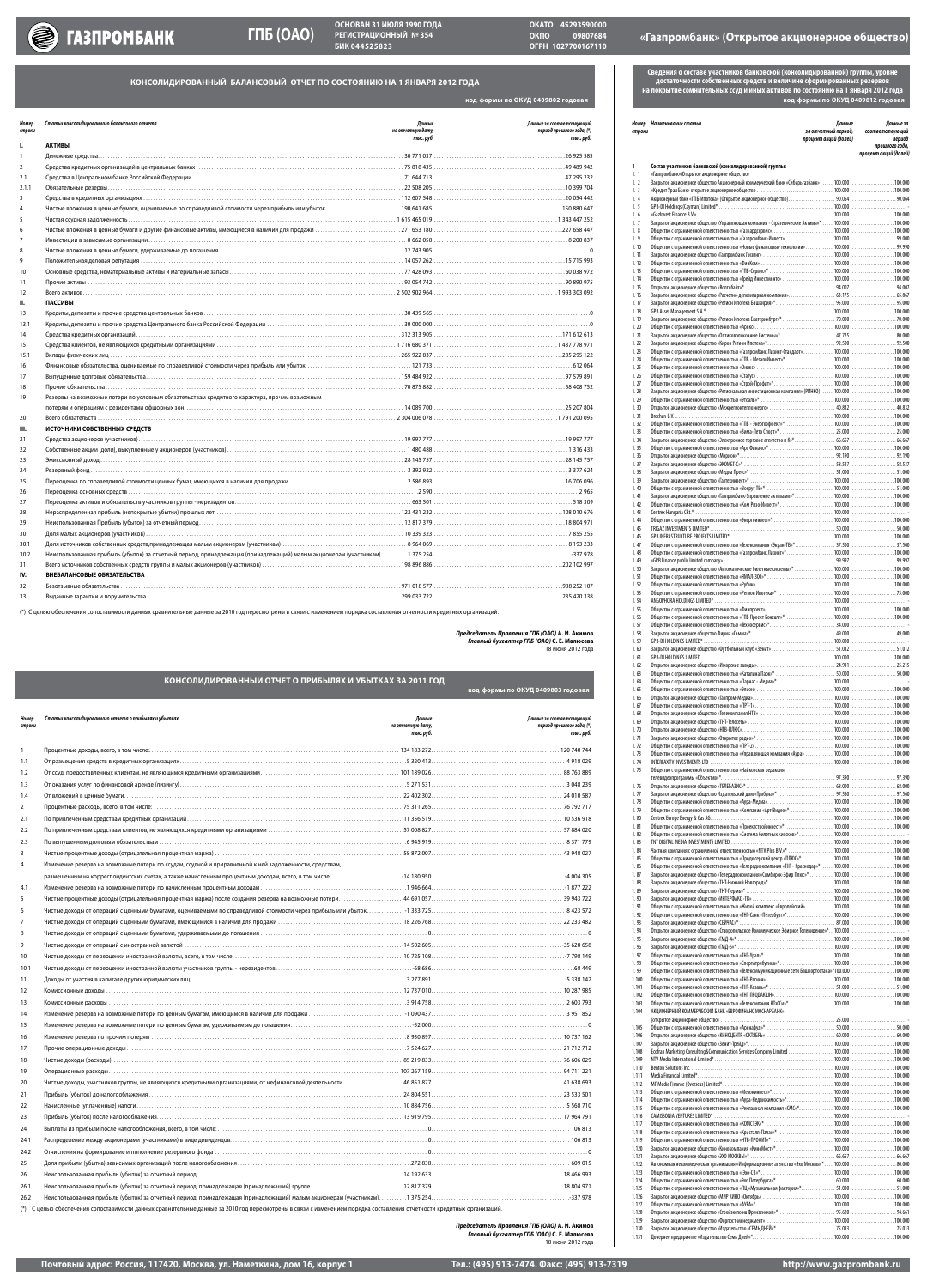| строки                  | Номер Наименование статьи                                                                                               | Данные<br>за отчетный период, | Данные за<br>соответствующий |
|-------------------------|-------------------------------------------------------------------------------------------------------------------------|-------------------------------|------------------------------|
|                         |                                                                                                                         | процент акций (долей)         | период<br>прошлого года,     |
| 1.132                   |                                                                                                                         |                               | процент акций (долей)        |
| 1.133<br>1.134          |                                                                                                                         |                               |                              |
| 1.135<br>1.136          |                                                                                                                         |                               |                              |
| 1.137<br>1.138          |                                                                                                                         |                               |                              |
| 1.139<br>1.140          |                                                                                                                         |                               |                              |
| 1.141<br>1.142          |                                                                                                                         |                               |                              |
| 1.143<br>1.144          |                                                                                                                         |                               |                              |
| 1.145<br>1.146          | Открытое акционерное общество «Южный инженерный центр энергетики» 74.990 74.990                                         |                               |                              |
| 1.147<br>1.148          |                                                                                                                         |                               |                              |
| 1.149<br>1.150          |                                                                                                                         |                               |                              |
| 1.151<br>1.152          |                                                                                                                         |                               |                              |
| 1.153<br>1.154          |                                                                                                                         |                               |                              |
| 1.155<br>1.156          |                                                                                                                         |                               |                              |
| 1.157<br>1.158          |                                                                                                                         |                               |                              |
| 1.159<br>1.160          |                                                                                                                         |                               |                              |
| 1.161<br>1.162          |                                                                                                                         |                               |                              |
| 1.163<br>1.164          | Закрытое акционерное общество «Научно-производственная фирма                                                            |                               |                              |
| 1.165                   |                                                                                                                         |                               |                              |
| 1.166<br>1.167          |                                                                                                                         |                               |                              |
| 1.168                   | Общество с ограниченной ответственностью «Объединенные<br>машиностроительные заводы - Дробильно-размольное оборудование |                               |                              |
| 1.169                   |                                                                                                                         |                               |                              |
| 1.170<br>1.171          |                                                                                                                         |                               |                              |
| 1.172<br>1.173          |                                                                                                                         |                               |                              |
| 1.174<br>1.175          |                                                                                                                         |                               |                              |
| 1.176<br>1.177          |                                                                                                                         |                               |                              |
| 1.178<br>1.179          |                                                                                                                         |                               |                              |
| 1.180<br>1.181          |                                                                                                                         |                               |                              |
| 1.182<br>1.183          |                                                                                                                         |                               |                              |
| 1.184<br>1.185          |                                                                                                                         |                               |                              |
| 1.186<br>1.187          |                                                                                                                         |                               |                              |
| 1.188<br>1.189          |                                                                                                                         |                               |                              |
| 1.190<br>1.191<br>1.192 |                                                                                                                         |                               |                              |
| 1.193<br>1.194          |                                                                                                                         |                               |                              |
| 1.195<br>1.196          | Акционерная компания с ограниченной ответственностью по законодательству                                                |                               |                              |
| 1.197                   |                                                                                                                         |                               |                              |
| 1.198<br>1.199          |                                                                                                                         |                               |                              |
| 1.200<br>1.201          |                                                                                                                         |                               |                              |
| 1.202<br>1.203          |                                                                                                                         |                               |                              |
| 1.204<br>1.205          |                                                                                                                         |                               |                              |
| 1.206<br>1.207<br>1.208 |                                                                                                                         |                               |                              |
| 1.209<br>1.210          | Закрытое акционерное общество «Регион Ипотека Ростов»* 57.692 60.000                                                    |                               |                              |
| 1.211<br>1.212          |                                                                                                                         |                               |                              |
| 1.213                   | Общество с ограниченной ответственностью « Газпромбанк-Инвест                                                           |                               |                              |
| 1.214<br>1.215          |                                                                                                                         |                               |                              |
| 1.216<br>1.217          |                                                                                                                         |                               |                              |
| 1.218<br>1.219          |                                                                                                                         |                               |                              |
| 1.220<br>1.221          |                                                                                                                         |                               |                              |
| 1.222<br>1.223          |                                                                                                                         |                               |                              |
| 1.224<br>1.225          |                                                                                                                         |                               |                              |
| 1.226<br>1.227          |                                                                                                                         |                               |                              |
| 1.228                   | Открытое акционерное общество Объединенные машиностроительные заводы                                                    |                               |                              |
| 1.229<br>1.230          |                                                                                                                         |                               |                              |
| 1.231<br>1.232          |                                                                                                                         |                               |                              |
| 1.233<br>1.234          |                                                                                                                         |                               |                              |
| 1.235<br>1.236          |                                                                                                                         |                               |                              |
| 1.237<br>1.238          |                                                                                                                         |                               |                              |
| 1.239<br>1.240<br>1.241 |                                                                                                                         |                               |                              |
| 1.242<br>1.243          |                                                                                                                         |                               |                              |
| 1.244<br>1.245          |                                                                                                                         |                               |                              |
| 1.246<br>1.247          |                                                                                                                         |                               |                              |
| 1.248<br>1.249          |                                                                                                                         |                               |                              |
| 1.250<br>1.251          | Закрытое акционерное общество «Машиностроительная корпорация «УРАЛМАШ»  94.050 94.050                                   |                               |                              |
| 1.252<br>1.253          |                                                                                                                         |                               |                              |
| 1.254<br>1.255          |                                                                                                                         |                               |                              |
| 1.256<br>1.257          |                                                                                                                         |                               |                              |
| 1.258                   | Общество с ограниченной ответственностью «Управляющая компания                                                          |                               |                              |

| строки                  | Номер Наименование статьи                                                                      | Данные<br>за отчетный период, | Данные за<br>соответствующий |
|-------------------------|------------------------------------------------------------------------------------------------|-------------------------------|------------------------------|
|                         |                                                                                                | процент акций (долей)         | период<br>прошлого года,     |
| 1.259                   |                                                                                                |                               | процент акций (долей)        |
| 1.260                   |                                                                                                |                               |                              |
| 1.261<br>1.262          |                                                                                                |                               |                              |
| 1.263<br>1.264          |                                                                                                |                               |                              |
| 1.265                   | Общество с ограниченной ответственностью коммерческий банк                                     |                               |                              |
| 1.266<br>1.267          |                                                                                                |                               |                              |
| 1.268<br>1.269          | Общество с ограниченной ответственностью «Экспериментальный                                    |                               |                              |
| 1.270                   |                                                                                                |                               |                              |
| 1.271<br>1.272          |                                                                                                |                               |                              |
| 1.273<br>1.274          |                                                                                                |                               |                              |
| 1.275<br>1.276          |                                                                                                |                               |                              |
| 1.277<br>1.278          |                                                                                                |                               |                              |
| 1.279<br>1.280          |                                                                                                |                               |                              |
| 1.281                   |                                                                                                |                               |                              |
| 1.282<br>1.283          |                                                                                                |                               |                              |
| 1.284<br>1.285          | Общество с ограниченной ответственностью Металлургический комплекс Уралхиммаш* 100.000 100.000 |                               |                              |
| 1.286<br>1.287          |                                                                                                |                               |                              |
| 1.288<br>1.289          |                                                                                                |                               |                              |
| 1.290<br>1.291          |                                                                                                |                               |                              |
| 1.292<br>1.293          |                                                                                                |                               |                              |
| 1.294<br>1.295          | Открытое акционерное общество «Уральский завод химического машиностроения» 74.89876.932        |                               |                              |
| 1.296<br>1.297          | Закрытое акционерное общество Производственное Объединение «Уралэнергомонтаж» 100.000 100.000  |                               |                              |
| 1.298<br>1.299          | Общество с ограниченной ответственностью «Технопарк «Социально-Промышленный»* 100.000 100.000  |                               |                              |
| 1.300<br>1.301          |                                                                                                |                               |                              |
| 1.302                   |                                                                                                |                               |                              |
| 1.303<br>1.304          |                                                                                                |                               |                              |
| 1.305<br>1.306          | Общество с ограниченной ответственностью «Белоярское монтажное управление»* 100.000 100.000    |                               |                              |
| 1.307<br>1.308          |                                                                                                |                               |                              |
| 1.309<br>1.310          |                                                                                                |                               |                              |
| 1.311<br>1.312          |                                                                                                |                               |                              |
| 1.313<br>1.314          |                                                                                                |                               |                              |
| 1.315<br>1.316          |                                                                                                |                               |                              |
| 1.317<br>1.318          |                                                                                                |                               |                              |
| 1.319<br>1.320          | Общество с ограниченной ответственностью «ВСЕРОССИЙСКИЙ ФЕРМЕРСКИЙ ЦЕНТР»* 100.000 100.000     |                               |                              |
| 1.321<br>1.322          |                                                                                                |                               |                              |
| 1.323<br>1.324          |                                                                                                |                               |                              |
| 1.325                   |                                                                                                |                               |                              |
| 1.326<br>1.327          |                                                                                                |                               |                              |
| 1.328<br>1.329          | Открытое акционерное общество «Уральский завод тяжелого машиностроения»  98.912 74.175         |                               |                              |
| 1.330                   | Открытое акционерное общество «Научно-производственное                                         |                               |                              |
| 1.331<br>1.332          |                                                                                                |                               |                              |
| 1.333<br>1.334          |                                                                                                |                               |                              |
| 1.335<br>1.336          |                                                                                                |                               |                              |
| 1.337<br>1.338          |                                                                                                |                               |                              |
| 1.339<br>1.340          |                                                                                                |                               |                              |
| 1.341<br>1.342          |                                                                                                |                               |                              |
| 1.343<br>1.344          |                                                                                                |                               |                              |
| 1.345                   |                                                                                                |                               |                              |
| 1.346<br>1.347          |                                                                                                |                               |                              |
| 1.348<br>1.349          |                                                                                                |                               |                              |
| 1.350<br>1.351          |                                                                                                |                               |                              |
| 1.352<br>1.353          |                                                                                                |                               |                              |
| 1.354<br>1.355          |                                                                                                |                               |                              |
| 1.356<br>1.357          |                                                                                                |                               |                              |
| 1.358<br>1.359          |                                                                                                |                               |                              |
| 1.360<br>1.361          |                                                                                                |                               |                              |
| 1.362<br>1.363          |                                                                                                |                               |                              |
| 1.364                   |                                                                                                |                               |                              |
| 1.365<br>1.366<br>1.367 |                                                                                                |                               |                              |
| 1.368                   |                                                                                                |                               |                              |
| 1.369<br>1.370          |                                                                                                |                               |                              |
| 1.371<br>1.372          |                                                                                                |                               |                              |
| 1.373                   | Открытое акционерное общество коммерческий банк развития газовой                               |                               |                              |
| 1.374<br>1.375          |                                                                                                |                               |                              |
| 1.376<br>1.377          | Негосударственное образовательное учреждение высшего профессионального                         |                               |                              |
| 1.378                   |                                                                                                |                               |                              |
| 1.379<br>1.380          |                                                                                                |                               |                              |
| 1.381<br>1.382          |                                                                                                |                               |                              |
| 1.383<br>1.384          |                                                                                                |                               |                              |
| 1.385<br>1.386          |                                                                                                |                               |                              |
| 1.387                   |                                                                                                |                               |                              |

| 1.388<br>1.389<br>1.390<br>1.391<br>1.392<br>1.393<br>1.394<br>1.395<br>1.396<br>1.397<br>Общество с ограниченной ответственностью «Нижнетагильское монтажное управление» 100.000<br>1.398<br>1.399<br>Общество с ограниченной ответственностью «Среднеуральское монтажное управление» 100.000                  | за отчетный период,<br>процент акций (долей) | соответствующий<br>период<br>прошлого года.<br>процент акций (долей) |
|-----------------------------------------------------------------------------------------------------------------------------------------------------------------------------------------------------------------------------------------------------------------------------------------------------------------|----------------------------------------------|----------------------------------------------------------------------|
|                                                                                                                                                                                                                                                                                                                 |                                              |                                                                      |
|                                                                                                                                                                                                                                                                                                                 |                                              |                                                                      |
|                                                                                                                                                                                                                                                                                                                 |                                              |                                                                      |
|                                                                                                                                                                                                                                                                                                                 |                                              |                                                                      |
|                                                                                                                                                                                                                                                                                                                 |                                              |                                                                      |
|                                                                                                                                                                                                                                                                                                                 |                                              |                                                                      |
|                                                                                                                                                                                                                                                                                                                 |                                              |                                                                      |
|                                                                                                                                                                                                                                                                                                                 |                                              |                                                                      |
|                                                                                                                                                                                                                                                                                                                 |                                              |                                                                      |
|                                                                                                                                                                                                                                                                                                                 |                                              |                                                                      |
|                                                                                                                                                                                                                                                                                                                 |                                              |                                                                      |
|                                                                                                                                                                                                                                                                                                                 |                                              |                                                                      |
| 1.400                                                                                                                                                                                                                                                                                                           |                                              |                                                                      |
| 1.401                                                                                                                                                                                                                                                                                                           |                                              |                                                                      |
| 1.402<br>Общество с ограниченной ответственностью «Региональная инвестиционная компания»100.000                                                                                                                                                                                                                 |                                              |                                                                      |
| 1.403                                                                                                                                                                                                                                                                                                           |                                              |                                                                      |
| 1.404                                                                                                                                                                                                                                                                                                           |                                              |                                                                      |
| 1.405                                                                                                                                                                                                                                                                                                           |                                              |                                                                      |
| 1.406                                                                                                                                                                                                                                                                                                           |                                              |                                                                      |
| 1.407                                                                                                                                                                                                                                                                                                           |                                              |                                                                      |
| 1.408                                                                                                                                                                                                                                                                                                           |                                              |                                                                      |
| 1.409                                                                                                                                                                                                                                                                                                           |                                              |                                                                      |
| 1.410                                                                                                                                                                                                                                                                                                           |                                              |                                                                      |
| $\overline{2}$<br>Сведения об уровне достаточности собственных средств и величине сформированных                                                                                                                                                                                                                |                                              |                                                                      |
|                                                                                                                                                                                                                                                                                                                 |                                              |                                                                      |
| 2.1                                                                                                                                                                                                                                                                                                             |                                              |                                                                      |
| 2.2                                                                                                                                                                                                                                                                                                             |                                              |                                                                      |
| 2.3                                                                                                                                                                                                                                                                                                             |                                              |                                                                      |
| 2.4<br>Величина фактически сформированного резерва на возможные потери, тыс. руб 103 213 948.0 90 699 118.0                                                                                                                                                                                                     |                                              |                                                                      |
| (*) Консолидированная отчетность банковской (консолидированной) группы по состоянию на 1 января 2012 года и за 2011 год не включает<br>отчетные данные указанных компаний по причине признания влияния указанных участников банковской (консолидированной) Группы на<br>ее финансовое состояние несущественным. |                                              |                                                                      |
| Председатель Правления ГПБ (ОАО) А. И. Акимов<br>Главный бухгалтер ГПБ (ОАО) С. Е. Малюсева                                                                                                                                                                                                                     |                                              |                                                                      |

18 июня 2012 года

**код формы по ОКУД 0409812 годовая**



**ОСНОВАН 31 ИЮЛЯ 1990 ГОДА РЕГИСТРАЦИОННЫЙ № 354**

**ОКАТО 45293590000 ОКПО 09807684 ОГРН 1027700167110**

Сведения о составе участников банковской (консолидированной) группы, уровне достаточности собственных средств и величине сформированных резервов на покрытие сомнительных ссуд и иных активов по состоянию на 1 января 2012 го

|                                                | Аудиторское заключение по консолидированной бухгалтерской отчетности<br>банковской (консолидированной) группы, головной кредитной<br>организацией которой является «Газпромбанк» (Открытое акционерное<br>общество), за 2011 год                                                                                                                                                                                      |
|------------------------------------------------|-----------------------------------------------------------------------------------------------------------------------------------------------------------------------------------------------------------------------------------------------------------------------------------------------------------------------------------------------------------------------------------------------------------------------|
| Сведения об аудиторе                           |                                                                                                                                                                                                                                                                                                                                                                                                                       |
| Наименование:                                  | Закрытое акционерное общество «КПМГ».                                                                                                                                                                                                                                                                                                                                                                                 |
| Место нахождения<br>(юридический адрес):       | 129110, город Москва, Олимпийский проспект, дом 18/1, комната 3035.                                                                                                                                                                                                                                                                                                                                                   |
| Почтовый адрес:                                | 123317, город Москва, Пресненская набережная, дом 10, блок «С», этаж 31.                                                                                                                                                                                                                                                                                                                                              |
| Государственная<br>регистрация:                | Зарегистрировано Московской регистрационной палатой. Свидетельство от<br>25 мая 1992 года № 011.585.<br>Внесено в Единый государственный реестр юридических лиц Межрайонной<br>инспекцией Министерства Российской Федерации по налогам и сборам № 39 по<br>городу Москве за № 1027700125628 13 августа 2002 года. Свидетельство серии<br>77 № 005721432.                                                              |
| Членство<br>в саморегулируемой<br>организации: | Член Некоммерческого партнерства «Аудиторская Палата<br>России».<br>Основной регистрационный номер записи в государственном реестре<br>аудиторов и аудиторских организаций 10301000804.                                                                                                                                                                                                                               |
|                                                | Сведения о головной кредитной организации                                                                                                                                                                                                                                                                                                                                                                             |
| Наименование:                                  | «Газпромбанк» (Открытое акционерное общество).                                                                                                                                                                                                                                                                                                                                                                        |
| Место нахождения<br>(юридический адрес):       | 117420, город Москва, улица Наметкина, дом 16, корпус 1.                                                                                                                                                                                                                                                                                                                                                              |
| Почтовый адрес:                                | 117420, город Москва, улица Наметкина, дом 16, корпус 1.                                                                                                                                                                                                                                                                                                                                                              |
| Государственная<br>регистрация:                | Зарегистрировано Госбанком СССР 31 июля 1990 года, регистрационный<br>номер № 354.<br>Зарегистрировано Центральным банком РСФСР 23 января 1992 года,<br>регистрационный номер № 354.<br>Внесено в Единый государственный реестр юридических лиц Управлением<br>Министерства Российской Федерации по налогам и сборам по городу Москве<br>за № 1027700167110 28 августа 2002 года. Свидетельство серии 77 № 004890355. |

Виды лицензий

Генеральная лицензия Центрального банка Российской Федерации

| на право<br>осуществления<br>банковских операций,<br>действующих<br>в проверяемом<br>периоде:   | на осуществление банковских операций № 354 от 28 сентября 2007 года.<br>Лицензия Центрального банка Российской Федерации на привлечение во<br>вклады и размещение драгоценных металлов, а также осуществление других<br>операций с драгоценными металлами в соответствии с законодательством<br>Российской Федерации № 354 от 28 сентября 2007 года.                                                                                                                                                                                                                                                                                 |
|-------------------------------------------------------------------------------------------------|--------------------------------------------------------------------------------------------------------------------------------------------------------------------------------------------------------------------------------------------------------------------------------------------------------------------------------------------------------------------------------------------------------------------------------------------------------------------------------------------------------------------------------------------------------------------------------------------------------------------------------------|
| Виды лицензий<br>на осуществление<br>профессиональной<br>деятельности на<br>рынке ценных бумаг: | Лицензии Федеральной службы по финансовым рынкам профессионального<br>участника рынка ценных бумаг на осуществление: брокерской деятельности<br>№ 177-04229-100000 от 27 декабря 2000 года, дилерской деятельности<br>№ 177-04280-010000 от 27 декабря 2000 года, деятельности по<br>управлению ценными бумагами № 177-04329-001000 от 27 декабря<br>2000 года, депозитарной деятельности № 177-04464-000100 от 10<br>января 2001 года, деятельности специализированного депозитария<br>инвестиционных фондов, паевых инвестиционных фондов<br>и<br>негосударственных пенсионных фондов № 22-000-0-00021 от 13 декабря<br>2000 года. |
| Прочие виды лицензий:                                                                           | Лицензия Федеральной службы по финансовым рынкам биржевого<br>посредника на совершение товарных фьючерсных и опционных сделок в<br>биржевой торговле на территории Российской Федерации № 1327 от 25<br>февраля 2009 года.                                                                                                                                                                                                                                                                                                                                                                                                           |

#### **Аудиторское заключение**

Акционерам «Газпромбанк» (Открытое акционерное общество)

Мы провели аудит прилагаемой к настоящему Аудиторскому заключению консолидированной бухгалтерской отчетности, подлежащей публикации в открытой печати, банковской (консолидированной) группы,<br>головной кредитной организацией которой является «Газпромбанк» (Открытое акционерное общество), (далее – «Банковская (консолидированная) группа») за 2011 год.

Консолидированная бухгалтерская отчетность Банковской (консолидированной) группы, подлежащая публикации в открытой печати, на 13 (тринадцати) листах состоит из:

- консолидированного балансового отчета по состоянию на 1 января 2012 года; консолидированного отчета о прибылях и убытках за 2011 год;
- 

• сведений о составе участников банковской (консолидированной) группы, уровне достаточности собственных средств и величине сформированных резервов на покрытие сомнительных ссуд и иных активов по состоянию на 1 января 2012 года.

*Ответственность Банковской (консолидированной) группы за консолидированную бухгалтерскую отчетность*

Руководство Банковской (консолидированной) группы несет ответственность за составление и достоверность данной консолидированной бухгалтерской отчетности в соответствии с требованиями законодатель-ства Российской Федерации в части подготовки консолидированной бухгалтерской отчетности кредитными организациями и за систему внутреннего контроля, необходимую для составления консолидированной бух-галтерской отчетности, не содержащей существенных искажений вследствие недобросовестных действий или ошибок.

#### *Ответственность аудитора*

Наша ответственность заключается в выражении мнения о достоверности консолидированной бухгалтерской отчетности во всех существенных отношениях на основе проведенного нами аудита. Мы проводили аудит в соответствии с Федеральным законом «Об аудиторской деятельности», Федеральным законом «О банках и банковской деятельности», федеральными стандартами аудиторской деятельности. Данные стан-дарты требуют соблюдения применимых этических норм, а также планирования и проведения аудита таким образом, чтобы получить достаточную уверенность в том, что консолидированная бухгалтерская отчетность не содержит существенных искажений.

Аудит включал проведение аудиторских процедур, направленных на получение аудиторских доказательств, подтверждающих числовые показатели в консолидированной бухгалтерской отчетности и раскрытие в ней информации. Выбор аудиторских процедур является предметом нашего суждения, которое основывается на оценке риска существенных искажений, допущенных вследствие недобросовестных действий или ошибок. В процессе оценки данного риска нами рассмотрена система внутреннего контроля, обеспечивающая составление и достоверность консолидированной бухгалтерской отчетности, с целью выбора соответствующих аудиторских процедур, но не с целью выражения мнения об эффективности внутреннего контроля. Аудит также включал оценку надлежащего характера применяемой учетной политики и обоснованности оце-<br>ночных показателей, полученных руководством Банковской (консолидированной) группы, а также оценку представления консолидированной бухгалтерской отчетности в целом.

Мы полагаем, что полученные в ходе аудита аудиторские доказательства дают достаточные основания для выражения мнения о достоверности консолидированной бухгалтерской отчетности.

#### *Мнение*

По нашему мнению, прилагаемая к настоящему Аудиторскому заключению консолидированная бухгалтерская отчетность Банковской (консолидированной) группы отражает достоверно во всех существенных отношениях ее финансовое положение по состоянию на 1 января 2012 года и результаты ее финансовохозяйственной деятельности за 2011 год в соответствии с требованиями законодательства Российской Федерации в части подготовки консолидированной бухгалтерской отчетности кредитными организациями.

#### Директор ЗАО «КПМГ»

доверенность от 1 октября 2010 года № 43/10, квалификационный аттестат на право осуществления аудиторской деятельности № 01-000066, без ограничения срока действия Малютина Марина Сергеевна 18 июня 2012 года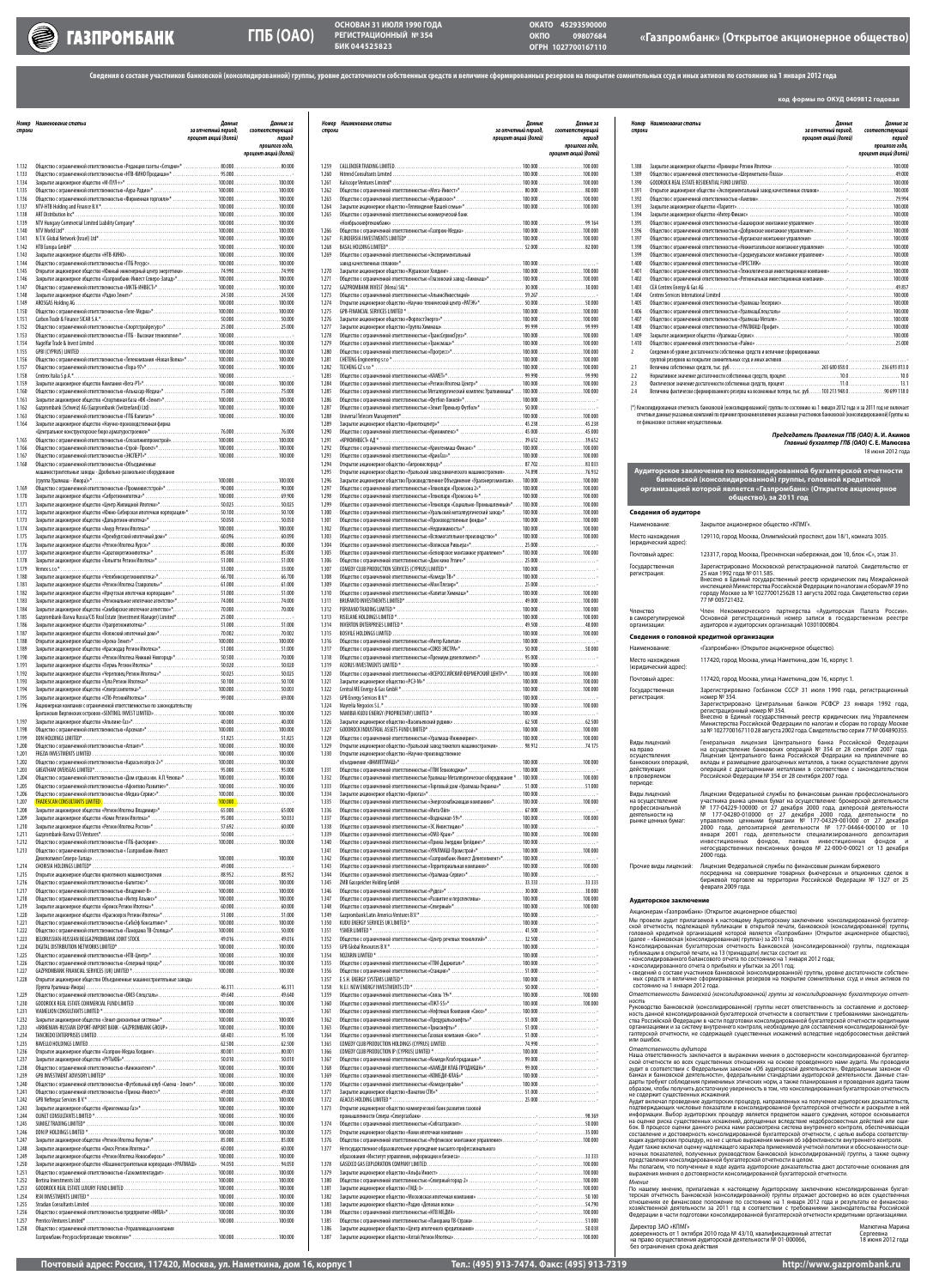| Номер<br>строки | Наименование статей                                                                                              | Денежные потоки<br>за отчетный период,<br>тыс. руб. | Денежные потоки<br>за предыдущий<br>отчетный период, |
|-----------------|------------------------------------------------------------------------------------------------------------------|-----------------------------------------------------|------------------------------------------------------|
| 1               | Чистые денежные средства, полученные от (использованные в) операционной деятельности                             |                                                     | тыс. руб.                                            |
| 1.1             | Денежные средства, полученные от (использованные в)<br>операционной деятельности до изменений в операционных     |                                                     |                                                      |
|                 | в том числе:                                                                                                     |                                                     |                                                      |
| 1.1.1<br>1.1.2  |                                                                                                                  |                                                     |                                                      |
| 1.1.3           |                                                                                                                  |                                                     |                                                      |
| 1.1.4           |                                                                                                                  |                                                     |                                                      |
| 1.1.5           | Доходы за вычетом расходов по операциям с финансовыми<br>активами, оцениваемыми по справедливой стоимости        |                                                     |                                                      |
|                 | через прибыль или убыток, имеющимися                                                                             |                                                     |                                                      |
| 1.1.6           | Доходы за вычетом расходов по операциям с ценными                                                                |                                                     |                                                      |
|                 |                                                                                                                  |                                                     |                                                      |
| 1.1.7           | Доходы за вычетом расходов по операциям                                                                          |                                                     |                                                      |
| 1.1.8           |                                                                                                                  |                                                     |                                                      |
| 1.1.9           |                                                                                                                  |                                                     |                                                      |
| 1.2             | Прирост (снижение) чистых денежных средств от                                                                    |                                                     |                                                      |
|                 | операционных активов и обязательств, всего, 156 833 912 - 82 360 641<br>в том числе:                             |                                                     |                                                      |
| 1.2.1           | Чистый прирост (снижение) по обязательным резервам                                                               |                                                     |                                                      |
| 1.2.2           | Чистый прирост (снижение) по вложениям в ценные бумаги,                                                          |                                                     |                                                      |
|                 | оцениваемым по справедливой стоимости через                                                                      |                                                     |                                                      |
| 1.2.3           | Чистый прирост (снижение) по ссудной задолженности -308 473 525-293 885 471                                      |                                                     |                                                      |
| 1.2.4           | Чистый прирост (снижение) по прочим активам 644 8555 120 917                                                     |                                                     |                                                      |
| 1.2.5           | Чистый прирост (снижение) по кредитам, депозитам и                                                               |                                                     |                                                      |
| 1.2.6           | Чистый прирост (снижение) по средствам других кредитных                                                          |                                                     |                                                      |
|                 |                                                                                                                  |                                                     |                                                      |
| 1.2.7           | Чистый прирост (снижение) по средствам клиентов,<br>не являющихся кредитными организациями289 573 093326 543 610 |                                                     |                                                      |
| 1.2.8           | Чистый прирост (снижение) по финансовым обязательствам,                                                          |                                                     |                                                      |
|                 | оцениваемым по справедливой стоимости через                                                                      |                                                     |                                                      |
| 1.2.9           | Чистый прирост (снижение) по выпущенным долговым                                                                 |                                                     |                                                      |
|                 | 1.2.10 Чистый прирост (снижение) по прочим обязательствам  -6 333 013 -830 047                                   |                                                     |                                                      |
| 1.3             |                                                                                                                  |                                                     |                                                      |
| $\overline{2}$  | Чистые денежные средства, полученные от<br>(использованные в) инвестиционной деятельности                        |                                                     |                                                      |
| 2.1             | Приобретение ценных бумаг и других финансовых                                                                    |                                                     |                                                      |
|                 | активов, относящихся к категории "имеющиеся                                                                      |                                                     |                                                      |
| 2.2             | Выручка от реализации и погашения ценных бумаг                                                                   |                                                     |                                                      |
|                 | и других финансовых активов, относящихся<br>к категории "имеющиеся в наличии для продажи"268 329 234118 899 976  |                                                     |                                                      |
| 2.3             | Приобретение ценных бумаг, относящихся                                                                           |                                                     |                                                      |
| 2.4             | Выручка от погашения ценных бумаг, относящихся                                                                   |                                                     |                                                      |
|                 |                                                                                                                  |                                                     |                                                      |
| 2.5             | Приобретение основных средств, нематериальных                                                                    |                                                     |                                                      |
| 2.6             | Выручка от реализации основных средств,                                                                          |                                                     |                                                      |
|                 | нематериальных активов и материальных запасов  103 453 27 054                                                    |                                                     |                                                      |
| 2.7<br>2.8      |                                                                                                                  |                                                     |                                                      |
| 3               | Чистые денежные средства, полученные от                                                                          |                                                     |                                                      |
| 3.1             | (использованные в) финансовой деятельности                                                                       |                                                     |                                                      |
| 3.2             | Приобретение собственных акций (долей),                                                                          |                                                     |                                                      |
| 3.3             | Продажа собственных акций (долей), выкупленных                                                                   |                                                     |                                                      |
|                 |                                                                                                                  |                                                     |                                                      |
| 3.4<br>3.5      |                                                                                                                  |                                                     |                                                      |
| 4               | Влияние изменений официальных курсов иностранных                                                                 |                                                     |                                                      |
|                 | валют по отношению к рублю, установленных Банком России,                                                         |                                                     |                                                      |
| 5               | на денежные средства и их эквиваленты 5 404 713 1 066 892<br>Прирост (использование) денежных средств            |                                                     |                                                      |
| 5.1             | Денежные средства и их эквиваленты на начало                                                                     |                                                     |                                                      |
|                 |                                                                                                                  |                                                     |                                                      |
| 5.2             | Денежные средства и их эквиваленты на конец                                                                      |                                                     |                                                      |

## **ОТЧЕТ О ДВИЖЕНИИ ДЕНЕЖНЫХ СРЕДСТВ (публикуемая форма) за 2011 год код формы по ОКУД 0409814 годовая**

**БУХГАЛТЕРСКИЙ БАЛАНС (публикуемая форма) на 1 января 2012 года код формы по ОКУД 0409806 годовая**

> не являющимся кредитными организациями . . . . . . . . . . . . . . . 100 767 507 . . . . . . . . . . . . . . . 85 253 387 1.3 От оказания услуг по финансовой аренде (лизингу) . . . . . . . . . . . . . . . . . . . 0 . . . . . . . . . . . . . . . . . . . . . . . . . 0 1.4 От вложений в ценные бумаги . . . . . . . . . . . . . . . . . . . . . . . . . . . . . . . 21 344 977 . . . . . . . . . . . . . . . 23 243 574 2 Процентные расходы, всего, в том числе: . . . . . . . . . . . . . . . . . . . . 73 294 827 . . . . . . . . . . . . . . . 73 338 517 По привлеченным средствам кредитных организаций . . . . . . . . 9 780 619 . . . . . . . . . . . . . . . . . 9 573 437

| Номер<br>строки | Наименование статьи                                                                               | Данные<br>на отчетную дату, | Данные на соответ-<br>ствующую отчетную<br>дату прошлого года, (*) |
|-----------------|---------------------------------------------------------------------------------------------------|-----------------------------|--------------------------------------------------------------------|
| ı.              | <b>АКТИВЫ</b>                                                                                     | тыс. руб.                   | тыс. руб.                                                          |
|                 |                                                                                                   |                             |                                                                    |
| $\mathbf{1}$    |                                                                                                   |                             |                                                                    |
| $\overline{2}$  | Средства кредитных организаций в Центральном банке                                                |                             |                                                                    |
| 2.1             |                                                                                                   |                             |                                                                    |
| 3               |                                                                                                   |                             |                                                                    |
| 4               | Чистые вложения в ценные бумаги, оцениваемые                                                      |                             |                                                                    |
|                 | по справедливой стоимости через прибыль или убыток  182 441 134  142 870 409                      |                             |                                                                    |
| 5               |                                                                                                   |                             |                                                                    |
| 6               | Чистые вложения в ценные бумаги и другие финансовые                                               |                             |                                                                    |
|                 | активы, имеющиеся в наличии для продажи 308 512 278  243 578 388                                  |                             |                                                                    |
| 6.1             | Инвестиции в дочерние и зависимые организации24 031 175  21 377 181                               |                             |                                                                    |
| $\overline{7}$  | Чистые вложения в ценные бумаги, удерживаемые                                                     |                             |                                                                    |
|                 |                                                                                                   |                             |                                                                    |
| 8               | Основные средства, нематериальные активы и                                                        |                             |                                                                    |
|                 |                                                                                                   |                             |                                                                    |
| 9               |                                                                                                   |                             |                                                                    |
| 10              |                                                                                                   |                             |                                                                    |
| н.              | ПАССИВЫ                                                                                           |                             |                                                                    |
| 11              | Кредиты, депозиты и прочие средства Центрального банка                                            |                             |                                                                    |
|                 |                                                                                                   |                             |                                                                    |
| 12              |                                                                                                   |                             |                                                                    |
| 13              | Средства клиентов, не являющихся кредитными                                                       |                             |                                                                    |
|                 |                                                                                                   |                             |                                                                    |
| 13.1            |                                                                                                   |                             |                                                                    |
| 14              | Финансовые обязательства, оцениваемые по справедливой                                             |                             |                                                                    |
|                 |                                                                                                   |                             |                                                                    |
| 15              | Выпущенные долговые обязательства 155 080 611  94 281 667                                         |                             |                                                                    |
| 16              |                                                                                                   |                             |                                                                    |
| 17              | Резервы на возможные потери по условным                                                           |                             |                                                                    |
|                 | обязательствам кредитного характера, прочим возможным                                             |                             |                                                                    |
|                 | потерям и операциям с резидентами офшорных зон 13 593 982  24 366 245                             |                             |                                                                    |
| 18              |                                                                                                   |                             |                                                                    |
| Ш.              | ИСТОЧНИКИ СОБСТВЕННЫХ СРЕДСТВ                                                                     |                             |                                                                    |
| 19              |                                                                                                   |                             |                                                                    |
| 20<br>21        |                                                                                                   |                             |                                                                    |
| 22              |                                                                                                   |                             |                                                                    |
| 23              | Переоценка по справедливой стоимости ценных бумаг,                                                |                             |                                                                    |
|                 |                                                                                                   |                             |                                                                    |
| 24              |                                                                                                   |                             |                                                                    |
| 25              | Нераспределенная прибыль (непокрытые убытки)                                                      |                             |                                                                    |
|                 |                                                                                                   |                             |                                                                    |
| 26              | Неиспользованная прибыль (убыток) за отчетный период 29 069 129  12 336 876                       |                             |                                                                    |
| 27              |                                                                                                   |                             |                                                                    |
| IV.             | ВНЕБАЛАНСОВЫЕ ОБЯЗАТЕЛЬСТВА                                                                       |                             |                                                                    |
| 28              | Безотзывные обязательства кредитной организации 012 216 244  994 694 485                          |                             |                                                                    |
| 29              | Выданные кредитной организацией гарантии                                                          |                             |                                                                    |
|                 |                                                                                                   |                             |                                                                    |
| 30              |                                                                                                   |                             |                                                                    |
| $(*)$           | С целью обеспечения сопоставимости данных сравнительные данные по состоянию на 1 января 2011 года |                             |                                                                    |

- 24 Неиспользованная прибыль (убыток) за отчетный период . . 29 069 129 . . . . . . . . . . . . . . . 12 336 876
- (\*) С целью обеспечения сопоставимости данных сравнительные данные за 2010 год пересмотрены в связи с нием порядка составления бухгалтерской отчетности кредитных организаций

пересмотрены в связи с изменением порядка составления бухгалтерской отчетности кредитных организаций

ава, предоставленного Указанием Центрального Банка Российской Федерации от 20 января 2009 года № 2172-У «Об опубликовании и представлении информации о деятельности кредитных организаций и банковских (консолидированных) групп», руководством "Газпромбанк" (Открытое акционерное общество) принято решение не публиковать Пояснительную записку к годовому отчету "Газпромбанк" (Открытое акционерное общество) за 2011 год.

Виды лицензий на право Генеральная лицензия Центрального банка Российской Федера

**ОТЧЕТ О ПРИБЫЛЯХ И УБЫТКАХ (публикуемая форма) за 2011 год** 

**код формы по ОКУД 0409807 годовая**

1 Процентные доходы, всего, . . . . . . . . . . . . . . . . . . . . . . . . . . . . . . . . . 129 180 478 . . . . . . . . . . . . . . 116 444 607

в том числе:

1.1 От размещения средств в кредитных организациях . . . . . . . . . . 7 067 994 . . . . . . . . . . . . . . . . 7 947 646

1.2 От ссуд, предоставленных клиентам,

2.2 По привлеченным средствам клиентов,

не являющихся кредитными организациями . . . . . . . . . . . . . . . . 56 919 677 . . . . . . . . . . . . . . . 55 867 467 2.3 По выпущенным долговым обязательствам . . . . . . . . . . . . . . . . . . . 6 594 531 . . . . . . . . . . . . . . . . 7 897 613

3 Чистые процентные доходы (отрицательная

процентная маржа) . . . . . . . . . . . . . . . . . . . . . . . . . . . . . . . . . . . . . . . . . . 55 885 651 . . . . . . . . . . . . . . . 43 106 090

4 Изменение резерва на возможные потери по ссудам, ссудной и приравненной к ней задолженности, средствам, размещенным на корреспондентских счетах, а также

начисленным процентным доходам, всего, . . . . . . . . . . . . . . . . . -13 147 970 . . . . . . . . . . . . . . . -4 256 055

в том числе:

4.1 Изменение резерва на возможные потери по

начисленным процентным доходам . . . . . . . . . . . . . . . . . . . . . . . . . . 1 994 523 . . . . . . . . . . . . . . . -2 445 122

5 Чистые процентные доходы (отрицательная процентная маржа) после создания резерва

на возможные потери . . . . . . . . . . . . . . . . . . . . . . . . . . . . . . . . . . . . . . . . 42 737 681 . . . . . . . . . . . . . . . 38 850 035

6 Чистые доходы от операций с ценными бумагами, оцениваемыми по справедливой стоимости через

прибыль или убыток . . . . . . . . . . . . . . . . . . . . . . . . . . . . . . . . . . . . . . . . . . -2 368 450 . . . . . . . . . . . . . . . . 2 730 606

7 Чистые доходы от операций с ценными бумагами,

имеющимися в наличии для продажи . . . . . . . . . . . . . . . . . . . . . . . 20 916 048 . . . . . . . . . . . . . . . 27 917 796

8 Чистые доходы от операций с ценными бумагами,

удерживаемыми до погашения . . . . . . . . . . . . . . . . . . . . . . . . . . . . . . . . . . . . . . . . 0 . . . . . . . . . . . . . . . . . . . . . . . . . 0 Чистые доходы от операций с иностранной валютой ........-14 682 146 ...............-35 689 512 Чистые доходы от переоценки иностранной валюты . . . . . . . . . 9 391 668 . . . . . . . . . . . . . . . -8 404 243 Доходы от участия в капитале других юридических лиц . . . . . . 1 489 712 . . . . . . . . . . . . . . . . 3 145 536 Комиссионные доходы . . . . . . . . . . . . . . . . . . . . . . . . . . . . . . . . . . . . . . . 11 351 121 . . . . . . . . . . . . . . . . 8 198 247 Комиссионные расходы . . . . . . . . . . . . . . . . . . . . . . . . . . . . . . . . . . . . . . 3 291 427 . . . . . . . . . . . . . . . . 1 957 283

14 Изменение резерва на возможные потери по ценным

бумагам, имеющимся в наличии для продажи . . . . . . . . . . . . . . . . -5 129 399 . . . . . . . . . . . . . . . -2 112 043

15 Изменение резерва на возможные потери по ценным

бумагам, удерживаемым до погашения . . . . . . . . . . . . . . . . . . . . . . . . . . -52 000 . . . . . . . . . . . . . . . . . . . . . . . . . 0 Изменение резерва по прочим потерям . . . . . . . . . . . . . . . . . . . . . . 8 726 238 . . . . . . . . . . . . . . . 10 500 361 Прочие операционные доходы . . . . . . . . . . . . . . . . . . . . . . . . . . . . . . . 1 502 142 . . . . . . . . . . . . . . . . 1 514 042 Чистые доходы (расходы) . . . . . . . . . . . . . . . . . . . . . . . . . . . . . . . . . . . . 70 591 188 . . . . . . . . . . . . . . . 44 693 542 Операционные расходы . . . . . . . . . . . . . . . . . . . . . . . . . . . . . . . . . . . . . 35 521 163 . . . . . . . . . . . . . . . 30 781 626 20 Прибыль (убыток) до налогообложения ........................35 070 025 ................ 13 911 916 Начисленные (уплаченные) налоги . . . . . . . . . . . . . . . . . . . . . . . . . . . 6 000 896 . . . . . . . . . . . . . . . . 1 575 040

| 1<br>$\mathcal{P}$<br>3<br>4<br>5<br>6<br>7 | Норматив достаточности собственных<br>Норматив достаточности собственных средств<br>(капитала) небанковской кредитной организации,<br>имеющей право на осуществление переводов<br>денежных средств без открытия банковских счетов<br>одного заемщика или группу связанных<br>Норматив максимального размера крупных | дату, % отчетную дату, %<br>Норматив мгновенной ликвидности банка (H2) 15,071,5  29,6<br>Норматив долгосрочной ликвидности банка (Н4)  120,089,1  81,5<br>Норматив максимального размера риска на 25,0 Максимальное21,2 Максимальное  23,8 |
|---------------------------------------------|---------------------------------------------------------------------------------------------------------------------------------------------------------------------------------------------------------------------------------------------------------------------------------------------------------------------|--------------------------------------------------------------------------------------------------------------------------------------------------------------------------------------------------------------------------------------------|
|                                             |                                                                                                                                                                                                                                                                                                                     |                                                                                                                                                                                                                                            |
|                                             |                                                                                                                                                                                                                                                                                                                     |                                                                                                                                                                                                                                            |
|                                             |                                                                                                                                                                                                                                                                                                                     |                                                                                                                                                                                                                                            |
|                                             |                                                                                                                                                                                                                                                                                                                     |                                                                                                                                                                                                                                            |
|                                             |                                                                                                                                                                                                                                                                                                                     |                                                                                                                                                                                                                                            |
|                                             |                                                                                                                                                                                                                                                                                                                     |                                                                                                                                                                                                                                            |
|                                             |                                                                                                                                                                                                                                                                                                                     |                                                                                                                                                                                                                                            |
|                                             |                                                                                                                                                                                                                                                                                                                     |                                                                                                                                                                                                                                            |
|                                             |                                                                                                                                                                                                                                                                                                                     |                                                                                                                                                                                                                                            |
|                                             |                                                                                                                                                                                                                                                                                                                     |                                                                                                                                                                                                                                            |
|                                             |                                                                                                                                                                                                                                                                                                                     |                                                                                                                                                                                                                                            |
|                                             |                                                                                                                                                                                                                                                                                                                     |                                                                                                                                                                                                                                            |
|                                             |                                                                                                                                                                                                                                                                                                                     |                                                                                                                                                                                                                                            |
|                                             |                                                                                                                                                                                                                                                                                                                     |                                                                                                                                                                                                                                            |
| 8                                           | Норматив максимального размера кредитов,                                                                                                                                                                                                                                                                            |                                                                                                                                                                                                                                            |
|                                             | банковских гарантий и поручительств,                                                                                                                                                                                                                                                                                |                                                                                                                                                                                                                                            |
|                                             | предоставленных банком своим                                                                                                                                                                                                                                                                                        |                                                                                                                                                                                                                                            |
|                                             |                                                                                                                                                                                                                                                                                                                     |                                                                                                                                                                                                                                            |
| 9                                           | Норматив совокупной величины риска                                                                                                                                                                                                                                                                                  |                                                                                                                                                                                                                                            |
|                                             |                                                                                                                                                                                                                                                                                                                     |                                                                                                                                                                                                                                            |
| 10                                          | Норматив использования собственных средств                                                                                                                                                                                                                                                                          |                                                                                                                                                                                                                                            |
|                                             | (капитала) банка для приобретения акций (долей)                                                                                                                                                                                                                                                                     |                                                                                                                                                                                                                                            |
| 11                                          | Норматив соотношения суммы ликвидных активов                                                                                                                                                                                                                                                                        |                                                                                                                                                                                                                                            |
|                                             | сроком исполнения в ближайшие 30 календарных                                                                                                                                                                                                                                                                        |                                                                                                                                                                                                                                            |
|                                             |                                                                                                                                                                                                                                                                                                                     |                                                                                                                                                                                                                                            |
| 12                                          | Норматив достаточности собственных средств                                                                                                                                                                                                                                                                          |                                                                                                                                                                                                                                            |
|                                             | (капитала) небанковской кредитной организации,                                                                                                                                                                                                                                                                      |                                                                                                                                                                                                                                            |
|                                             | имеющей право на осуществление переводов                                                                                                                                                                                                                                                                            |                                                                                                                                                                                                                                            |
|                                             | денежных средств без открытия банковских счетов                                                                                                                                                                                                                                                                     |                                                                                                                                                                                                                                            |
|                                             |                                                                                                                                                                                                                                                                                                                     |                                                                                                                                                                                                                                            |
| 13                                          | Норматив максимальной совокупной величины                                                                                                                                                                                                                                                                           |                                                                                                                                                                                                                                            |
|                                             | кредитов клиентам - участникам расчетов                                                                                                                                                                                                                                                                             |                                                                                                                                                                                                                                            |
|                                             |                                                                                                                                                                                                                                                                                                                     |                                                                                                                                                                                                                                            |
| 14                                          | Норматив предоставления РНКО от своего имени                                                                                                                                                                                                                                                                        |                                                                                                                                                                                                                                            |
|                                             | и за свой счет кредитов заемщикам, кроме                                                                                                                                                                                                                                                                            |                                                                                                                                                                                                                                            |
| 15                                          | Норматив минимального соотношения размера                                                                                                                                                                                                                                                                           |                                                                                                                                                                                                                                            |
|                                             | предоставленных кредитов с ипотечным покрытием                                                                                                                                                                                                                                                                      |                                                                                                                                                                                                                                            |
|                                             |                                                                                                                                                                                                                                                                                                                     |                                                                                                                                                                                                                                            |
| 16                                          | Норматив минимального соотношения размера                                                                                                                                                                                                                                                                           |                                                                                                                                                                                                                                            |
|                                             | ипотечного покрытия и объема эмиссии облигаций                                                                                                                                                                                                                                                                      |                                                                                                                                                                                                                                            |
|                                             |                                                                                                                                                                                                                                                                                                                     |                                                                                                                                                                                                                                            |
| 17                                          | Норматив максимального соотношения совокупной                                                                                                                                                                                                                                                                       |                                                                                                                                                                                                                                            |
|                                             | суммы обязательств кредитной организации - эмитента                                                                                                                                                                                                                                                                 |                                                                                                                                                                                                                                            |
|                                             | перед кредиторами, которые в соответствии с                                                                                                                                                                                                                                                                         |                                                                                                                                                                                                                                            |
|                                             | федеральными законами имеют приоритетное право                                                                                                                                                                                                                                                                      |                                                                                                                                                                                                                                            |
|                                             | на удовлетворение своих требований перед                                                                                                                                                                                                                                                                            |                                                                                                                                                                                                                                            |
|                                             | владельцами облигаций с ипотечным покрытием,                                                                                                                                                                                                                                                                        |                                                                                                                                                                                                                                            |
|                                             |                                                                                                                                                                                                                                                                                                                     |                                                                                                                                                                                                                                            |
|                                             |                                                                                                                                                                                                                                                                                                                     | Председатель Правления А. И. Акимов                                                                                                                                                                                                        |
|                                             |                                                                                                                                                                                                                                                                                                                     | Главный бухгалтер С. Е. Малюсева                                                                                                                                                                                                           |
|                                             |                                                                                                                                                                                                                                                                                                                     | 24 апреля 2012 года                                                                                                                                                                                                                        |
|                                             |                                                                                                                                                                                                                                                                                                                     |                                                                                                                                                                                                                                            |
|                                             |                                                                                                                                                                                                                                                                                                                     | Аудиторское заключение по бухгалтерской отчетности (годовому отчету)                                                                                                                                                                       |
|                                             |                                                                                                                                                                                                                                                                                                                     |                                                                                                                                                                                                                                            |
|                                             |                                                                                                                                                                                                                                                                                                                     | «Газпромбанк» (Открытое акционерное общество) за 2011 год                                                                                                                                                                                  |

| 22 |                                                    |
|----|----------------------------------------------------|
| 23 |                                                    |
|    | в том числе:                                       |
|    | 23.1 Распределение между акционерами (участниками) |
|    |                                                    |
|    | 23.2 Отчисления на формирование и пополнение       |
|    |                                                    |

*Номер Наименование статьи Данные Данные за соответствующий*

*строки за отчетный период, период прошлого года, (\*)*

 *тыс. руб. тыс. руб.*

| ОТЧЕТ ОБ УРОВНЕ ДОСТАТОЧНОСТИ КАПИТАЛА, ВЕЛИЧИНЕ РЕЗЕРВОВ<br>НА ПОКРЫТИЕ СОМНИТЕЛЬНЫХ ССУД И ИНЫХ АКТИВОВ (публикуемая<br>форма) по состоянию на 1 января 2012 года<br>код формы по ОКУД 0409808 годовая |                                                                                                         |                                       |                                                            |                            |
|----------------------------------------------------------------------------------------------------------------------------------------------------------------------------------------------------------|---------------------------------------------------------------------------------------------------------|---------------------------------------|------------------------------------------------------------|----------------------------|
| Номер<br>строки                                                                                                                                                                                          | Наименование показателя                                                                                 | Данные<br>на начало<br>отчетного года | $\pi$ pupocm $(+)$ /<br>снижение (-)<br>за отчетный период | Данные на<br>отчетную дату |
| 1                                                                                                                                                                                                        | Собственные средства (капитал) (тыс. руб.), всего, 228 993 502  39 506 085  268 499 587<br>в том числе: |                                       |                                                            |                            |
| 1.1                                                                                                                                                                                                      | в том числе:                                                                                            |                                       |                                                            |                            |
| 1.1.1                                                                                                                                                                                                    | Номинальная стоимость зарегистрированных                                                                |                                       |                                                            |                            |
|                                                                                                                                                                                                          |                                                                                                         |                                       |                                                            |                            |
| 1.1.2                                                                                                                                                                                                    | Номинальная стоимость зарегистрированных                                                                |                                       |                                                            |                            |
| 1.2                                                                                                                                                                                                      | Собственные акции (доли), выкупленные                                                                   |                                       |                                                            |                            |
|                                                                                                                                                                                                          |                                                                                                         |                                       |                                                            |                            |
| 1.3                                                                                                                                                                                                      |                                                                                                         |                                       |                                                            |                            |
| 1.4                                                                                                                                                                                                      |                                                                                                         |                                       |                                                            |                            |
| 1.5                                                                                                                                                                                                      | Финансовый результат деятельности,<br>принимаемый в расчет собственных                                  |                                       |                                                            |                            |
|                                                                                                                                                                                                          |                                                                                                         |                                       |                                                            |                            |
| 1.5.1                                                                                                                                                                                                    |                                                                                                         |                                       |                                                            |                            |
| 1.5.2                                                                                                                                                                                                    |                                                                                                         |                                       |                                                            |                            |
| 1.6                                                                                                                                                                                                      |                                                                                                         |                                       |                                                            |                            |
| 1.7                                                                                                                                                                                                      | Субординированный кредит (займ, депозит,                                                                |                                       |                                                            |                            |
|                                                                                                                                                                                                          | облигационный займ) 119 676 638  11 526 389  131 203 027                                                |                                       |                                                            |                            |
| 1.8                                                                                                                                                                                                      | Источники (часть источников) дополнительного                                                            |                                       |                                                            |                            |
|                                                                                                                                                                                                          | капитала, для формирования которых инвесторами                                                          |                                       |                                                            |                            |
|                                                                                                                                                                                                          |                                                                                                         |                                       |                                                            |                            |
| 2                                                                                                                                                                                                        | Нормативное значение достаточности                                                                      |                                       |                                                            |                            |
|                                                                                                                                                                                                          |                                                                                                         |                                       |                                                            |                            |
| 3                                                                                                                                                                                                        | Фактическое значение достаточности собственных                                                          |                                       |                                                            |                            |
|                                                                                                                                                                                                          |                                                                                                         |                                       |                                                            |                            |
| 4                                                                                                                                                                                                        | Фактически сформированные резервы                                                                       |                                       |                                                            |                            |
|                                                                                                                                                                                                          | на возможные потери (тыс. руб.), всего,  94 500 553  8 065 604  102 566 157                             |                                       |                                                            |                            |
|                                                                                                                                                                                                          | в том числе:                                                                                            |                                       |                                                            |                            |
| 4.1                                                                                                                                                                                                      | по ссудам, ссудной и приравненной к ней                                                                 |                                       |                                                            |                            |
|                                                                                                                                                                                                          |                                                                                                         |                                       |                                                            |                            |
| 4.2                                                                                                                                                                                                      | по иным активам, по которым существует                                                                  |                                       |                                                            |                            |
|                                                                                                                                                                                                          | риск понесения потерь, и прочим потерям  10 472 978  3 887 543  14 360 521                              |                                       |                                                            |                            |
| 4.3                                                                                                                                                                                                      | по условным обязательствам кредитного                                                                   |                                       |                                                            |                            |
|                                                                                                                                                                                                          | характера, отраженным на внебалансовых счетах,                                                          |                                       |                                                            |                            |
|                                                                                                                                                                                                          |                                                                                                         |                                       |                                                            |                            |
| 4.4                                                                                                                                                                                                      | под операции с резидентами офшорных зон  709 898  891 960 1 601 858                                     |                                       |                                                            |                            |



# **ГПБ (ОАО)**

**ОСНОВАН 31 ИЮЛЯ 1990 ГОДА РЕГИСТРАЦИОННЫЙ № 354**

# **БИК 044525823 «Газпромбанк» (Открытое акционерное общество)**

**ОКАТО 45293590000 ОКПО 09807684 ОГРН 1027700167110**

#### *Председатель Правления* **А. И. Акимов** *Главный бухгалтер* **С. Е. Малюсева** 24 апреля 2012 года

| Номер<br>строки | Наименование показателя                                                                                                   | Данные в<br>отчетном периоде |
|-----------------|---------------------------------------------------------------------------------------------------------------------------|------------------------------|
| 1.              | Формирование (доначисление) резерва на возможные потери                                                                   |                              |
|                 | по ссудам, ссудной и приравненной к ней задолженности в отчетном                                                          |                              |
|                 | в том числе вследствие:                                                                                                   |                              |
| 1.1.            |                                                                                                                           |                              |
| 1.2.            |                                                                                                                           |                              |
| 1.3.            | изменения официального курса иностранной валюты по отношению                                                              |                              |
|                 |                                                                                                                           |                              |
| 1.4.            |                                                                                                                           |                              |
| 2.              | Восстановление (уменьшение) резерва на возможные потери по ссудам,                                                        |                              |
|                 | ссудной и приравненной к ней задолженности в отчетном периоде (тыс. руб.), всего,  191 421 757<br>в том числе вследствие: |                              |
| 2.1.            |                                                                                                                           |                              |
| 2.2.            |                                                                                                                           |                              |
| 2.3.            |                                                                                                                           |                              |
| 2.4.            | изменения официального курса иностранной валюты по отношению к рублю,                                                     |                              |
|                 |                                                                                                                           |                              |
| 2.5.            |                                                                                                                           |                              |

### **РАЗДЕЛ «СПРАВОЧНО»:**

## **СВЕДЕНИЯ ОБ ОБЯЗАТЕЛЬНЫХ НОРМАТИВАХ (публикуемая форма) по состоянию на 1 января 2012 года код формы по ОКУД 0409813 годовая**

*Председатель Правления* **А. И. Акимов** *Главный бухгалтер* **С. Е. Малюсева** 24 апреля 2012 года

#### *Председатель Правления* **А. И. Акимов** *Главный бухгалтер* **С. Е. Малюсева**

24 апреля 2012 года

# *Председатель Правления* **А. И. Акимов**

*Главный бухгалтер* **С. Е. Малюсева** 24 апреля 2012 года

| Сведения об аудиторе                                                                                                                                                                                                             |                                                                                                                                                                                                                                                                                                                                                                                                                       |  |  |  |
|----------------------------------------------------------------------------------------------------------------------------------------------------------------------------------------------------------------------------------|-----------------------------------------------------------------------------------------------------------------------------------------------------------------------------------------------------------------------------------------------------------------------------------------------------------------------------------------------------------------------------------------------------------------------|--|--|--|
| Наименование:                                                                                                                                                                                                                    | Закрытое акционерное общество "КПМГ".                                                                                                                                                                                                                                                                                                                                                                                 |  |  |  |
| Место нахождения<br>(юридический адрес):                                                                                                                                                                                         | 129110, город Москва, Олимпийский проспект, дом 18/1, комната 3035.                                                                                                                                                                                                                                                                                                                                                   |  |  |  |
| Почтовый адрес:                                                                                                                                                                                                                  | 123317, город Москва, Пресненская набережная, дом 10, блок "С", этаж 31.                                                                                                                                                                                                                                                                                                                                              |  |  |  |
| Государственная<br>регистрация:                                                                                                                                                                                                  | Зарегистрировано Московской регистрационной палатой. Свидетельство от<br>25 мая 1992 года № 011.585.<br>Внесено в Единый государственный реестр юридических лиц Межрайонной<br>инспекцией Министерства Российской Федерации по налогам и сборам № 39 по<br>городу Москве за № 1027700125628 13 августа 2002 года. Свидетельство серии<br>77 № 005721432.                                                              |  |  |  |
| Членство<br>Член Некоммерческого партнерства "Аудиторская<br>Палата<br>Основной регистрационный номер записи в государственном реестре<br>в саморегулируемой<br>аудиторов и аудиторских организаций 10301000804.<br>организации: |                                                                                                                                                                                                                                                                                                                                                                                                                       |  |  |  |
| Сведения об аудируемом Банке                                                                                                                                                                                                     |                                                                                                                                                                                                                                                                                                                                                                                                                       |  |  |  |
| Наименование:                                                                                                                                                                                                                    | "Газпромбанк" (Открытое акционерное общество).                                                                                                                                                                                                                                                                                                                                                                        |  |  |  |
| Место нахождения<br>(юридический адрес):                                                                                                                                                                                         | 117420, город Москва, улица Наметкина, дом 16, корпус 1.                                                                                                                                                                                                                                                                                                                                                              |  |  |  |
| Почтовый адрес:                                                                                                                                                                                                                  | 117420, город Москва, улица Наметкина, дом 16, корпус 1.                                                                                                                                                                                                                                                                                                                                                              |  |  |  |
| Государственная<br>регистрация:                                                                                                                                                                                                  | Зарегистрировано Госбанком СССР 31 июля 1990 года, регистрационный<br>номер № 354.<br>Зарегистрировано Центральным банком РСФСР 23 января 1992 года,<br>регистрационный номер № 354.<br>Внесено в Единый государственный реестр юридических лиц Управлением<br>Министерства Российской Федерации по налогам и сборам по городу Москве<br>за № 1027700167110 28 августа 2002 года. Свидетельство серии 77 № 004890355. |  |  |  |

осуществления

действующих в проверяемом периоде:

банковских операций, на осуществление банковских операций № 354 от 28 сентября 2007 года. Лицензия Центрального банка Российской Федерации на привлечение во вклады и размещение драгоценных металлов, а также осуществление других операций с драгоценными металлами в соответствии с законодательством Российской Федерации № 354 от 28 сентября 2007 года.

Виды лицензий на осуществление профессиональной деятельности на рынке ценных бумаг: Лицензии Федеральной службы по финансовым рынкам профессионального участника рынка ценных бумаг на осуществление: брокерской деятельности № 177-04229-100000 от 27 декабря 2000 года, дилерской деятельности № 177-04280-010000 от 27 декабря 2000 года, деятельности по управлению ценными бумагами № 177-04329-001000 от 27 декабря  $\frac{2000}{ }$  года, депозитарно́й деятельности № 177-04464-000100 от 10 января 2001 года, деятельности специализированного депозитария инвестиционных фондов, паевых инвестиционных фондов и негосударственных пенсионных фондов № 22-000-0-00021 от 13 декабря 2000 года.

Прочие виды лицензий: Лицензия Федеральной службы по финансовым рынкам биржевого посредника на совершение товарных фьючерсных и опционных сделок в биржевой торговле на территории Российской Федерации № 1327 от 25 февраля 2009 года.

#### **Аудиторское заключение**

Акционерам "Газпромбанк" (Открытое акционерное общество)

Мы провели аудит прилагаемой к настоящему Аудиторскому заключению бухгалтерской отчетности (годового отчета) "Газпромбанк" (Открытое акционерное общество) (далее – "Банк") за 2011 год. Прилагаемая бухгалтерская отчетность (годовой отчет) Банка на 65 (шестидесяти пяти) листах состоит из:

• бухгалтерского баланса (публикуемая форма) по состоянию на 1 января 2012 года; • отчета о прибылях и убытках (публикуемая форма) за 2011 год;

• отчета о движении денежных средств (публикуемая форма) за 2011 год;

• отчета об уровне достаточности капитала, величине резервов на покрытие сомнительных ссуд и иных

активов (публикуемая форма) по состоянию на 1 января 2012 года; • сведений об обязательных нормативах (публикуемая форма) по состоянию на 1 января 2012 года; • пояснительной записки.

Ответственность Банка за бухгалтерскую отчетность (годовой отчет)

Руководство Банка несет ответственность за составление и достоверность данной бухгалтерской отчетности (годового отчета) в соответствии с требованиями законодательства Российской Федерации в части подготовки бухгалтерской отчетности (годового отчета) кредитными организациями и за систему внутреннего контроля, необходимую для составления бухгалтерской отчетности (годового отчета), не содержащей существенных искажений вследствие недобросовестных действий или ошибок. Ответственность аудитора

Наша ответственность заключается в выражении мнения о достоверности бухгалтерской отчетности (годового отчета) во всех существенных отношениях на основе проведенного нами аудита. Мы проводили аудит в соответствии с Федеральным законом "Об аудиторской деятельности", Федеральным законом "О банках и банковской деятельности", федеральными стандартами аудиторской деятельности. Данные стандарты требуют соблюдения применимых этических норм, а также планирования и проведения аудита таким образом, чтобы получить достаточную уверенность в том, что бухгалтерская отчетность (годовой отчет) не содержит существенных искажений.

Аудит включал проведение аудиторских процедур, направленных на получение аудиторских доказательств, подтверждающих числовые показатели в бухгалтерской отчетности (годовом отчете) и раскрытие в ней информации. Выбор аудиторских процедур является предметом нашего суждения, которое основы вается на оценке риска существенных искажений, допущенных вследствие недобросовестных действий или ошибок. В процессе оценки данного риска нами рассмотрена система внутреннего контроля, обеспечивающая составление и достоверность бухгалтерской отчетности (годового отчета), с целью выбора соответствующих аудиторских процедур, но не с целью выражения мнения об эффективности внутренн го контроля.

Аудит также включал оценку надлежащего характера применяемой учетной политики и обоснованности оценочных показателей, полученных руководством Банка, а также оценку представления бухгалтерской отчетности (годового отчета) в целом.

Мы полагаем, что полученные в ходе аудита аудиторские доказательства дают достаточные основания для выражения мнения о достоверности бухгалтерской отчетности (годового отчета). Мнение

По нашему мнению, прилагаемая к настоящему Аудиторскому заключению бухгалтерская отчетность (годовой отчет) Банка отражает достоверно во всех существенных отношениях его финансовое положение по состоянию на 1 января 2012 года, результаты его финансово-хозяйственной деятельности и движение денежных средств за 2011 год в соответствии с требованиями законодательства Российской Федерации в части подготовки бухгалтерской отчетности (годового отчета) кредитными организациями.

| Директор ЗАО "КПМГ"                                                    | Малютина Марина     |
|------------------------------------------------------------------------|---------------------|
| доверенность от 1 октября 2010 года № 43/10, квалификационный аттестат | Сергеевна           |
| на право осуществления аудиторской деятельности № 01-000066,           | 24 апреля 2012 года |
| без ограничения срока действия                                         |                     |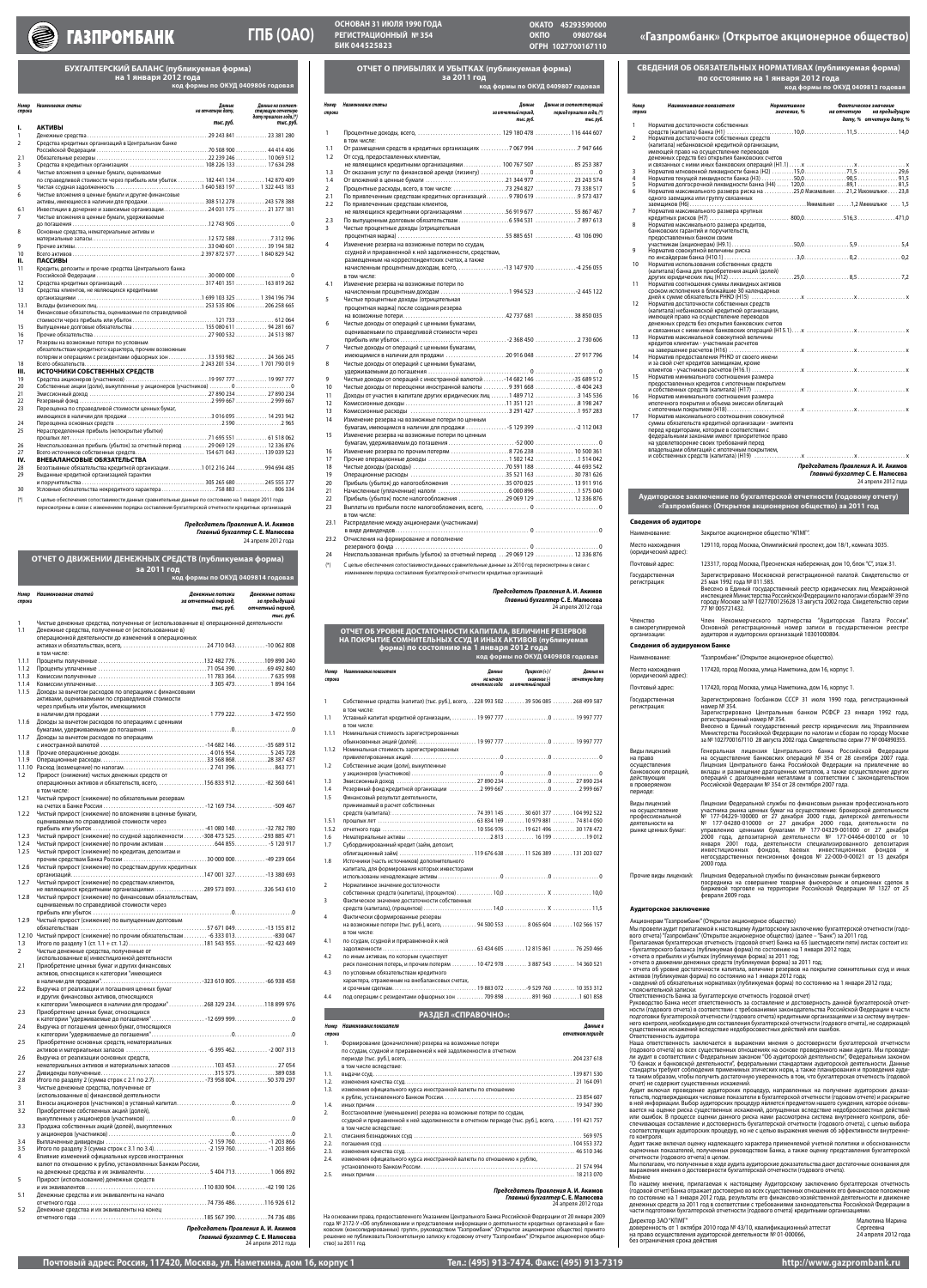-------- Пересылаемое сообщение -------- От кого: Elena Kliger <elenakliger@list.ru> Кому: Владислав Москалев <moskalev\_v@mail.ru> Дата: Fri, 25 Nov 2011 15:15:35 +0400 Тема: Fwd[3]: Re: Ha: Tradescan- loan agreement execution

FYI

-------- Пересылаемое сообщение -------- От кого: yuri mitrofanov <yurimitrofanov@gmail.com> Кому: "elenakliger@list.ru" <elenakliger@list.ru> Дата: 25 ноября 2011, 14:50 Тема: Fwd: >>: Re: Ha: Tradescan- loan agreement execution

---------- Forwarded message ----------

Елена

Киприоты подписали договор займа с Фондом по скану (см приложение). Оригиналы мы, соответственно, направим на Кипр на подписание.

Можно к понедельнику получить два экземпляра сценария с подписью Владимира Натановича и печатью. На них сверху мы напишем что это приложение к договорам. + Пришлите пож также сценарий по электронной почте с припиской, что это приложение к договорам. Спасибо.

Юрий (See attached file: Tradescan-Loan Agreement.pdf) Regards, Elena Kliger

(495) 967-09-30 (926) 288-23-23

Google translation:

Cypriots have signed a loan agreement with the Fund for scan (see Appendix). Originals we therefore send to Cyprus to sign.

You can get two by Monday copies of the script signed by Vladimir Bernstein and seal. On top of them, we will write that this application to contracts. + Send AMP is also a script by e-mail, with a note, that the application to the treaties. Thank you.

Yuri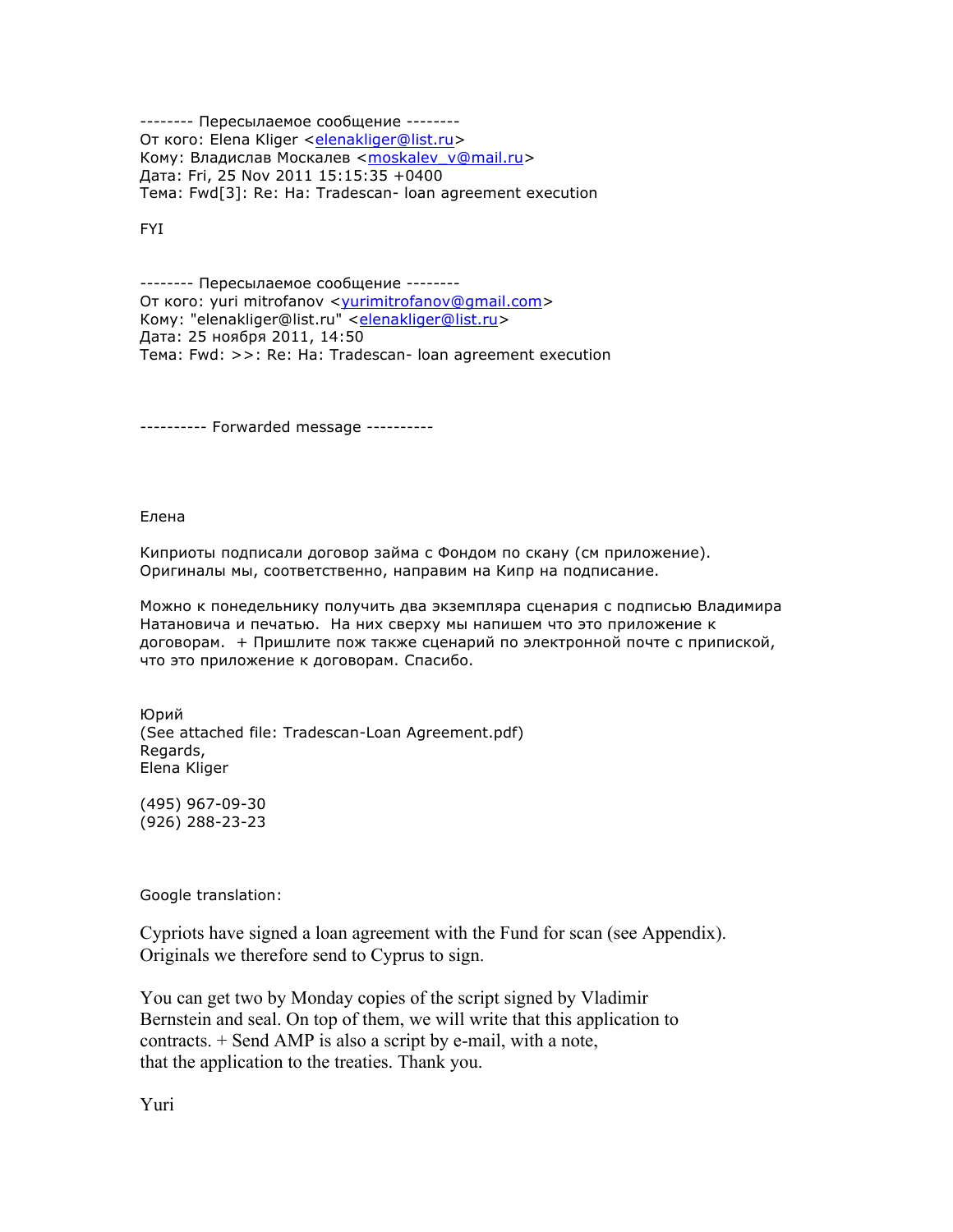### ДОГОВОР № 12011

#### г. Москва

#### » ноября 2011 г.

Фонд В. Винокура в поддержку культуры и искусства, в тице Директора Натановича, действующего Винокура Владимира основании на Устава, именуемый в дальнейшем «Фонд», с одной стороны, и Компания с ограниченной ответственностью Трейдскан Консалтанте Лимител (TRADESCAN CONSULTANTS LIMITED) в лице Директора INTER JURA CY (DIRECTORS) LIMITED, действующего на основании Устава, с другой стороны, именуемый в дальнейшем «Кредитор», с другой стороны, вместе именуемые «Стороны», заключили настоящий договор (далее - Договор) о нижеследующем:

#### 1. ПРЕДМЕТ ДОГОВОРА

1.1. Кредитор предоставляет Фонду денежный заем на сумму 10 000 000,00 (десять миллионов) долларов США в рублевом эквиваленте по курсу ЦБ РФ на день платежа (далее - Заем) с уплатой процентов в размере и в порядке, предусмотренном настоящим Договором.

1.2. Заем имеет целевое назначение и должен быть использован Фондом только на финансирование создания художественного фильма под рабочим названием «МАТИЛЬДА» режиссера Алексея Ефимовича Учителя в соответствии со сценарием Андрея Геласимова, приведенным в Приложении №1 (далее - Фильм). проект по созданию которого осуществляет Фонд.

1.3. Заем не может быть использован Фондом для покрытия его убытков, в качестве кредитных ресурсов для размещения у третьих лиц в любой форме, для каких-либо иных целей, помимо предусмотренных в п. 1.2 настоящего Договора.

1.4. Фонд обязан предоставить Кредитору не позднее 15 (Пятнадцати) календарных дней по окончании квартала квартальный отчет об использовании Займа по настоящему Договору. Фонд обязан обеспечить Кредитору возможность контроля ценевого использования Займа. Неисполнение Фондом требований настоящего пункта, в т. ч. непредставление запрациваемой информации в течение 15 рабочих дней, непредставление возможности указанным Кредитором лицам произвести проверку использования Займа и т. п., будет являться доказательством нарушения Фондом условия о целевом использовании Займа.

1.5. Фонд по требованию Кредитора в течение 5 (пяти) рабочих дней обязан предоставить Кредитору документы финансовой отчетности Фонда (бухгалтерский баланс, отчёт о прибылях и убытках, а также расшифровки отдельных статей баланса и иные документы по требованию Кредитора).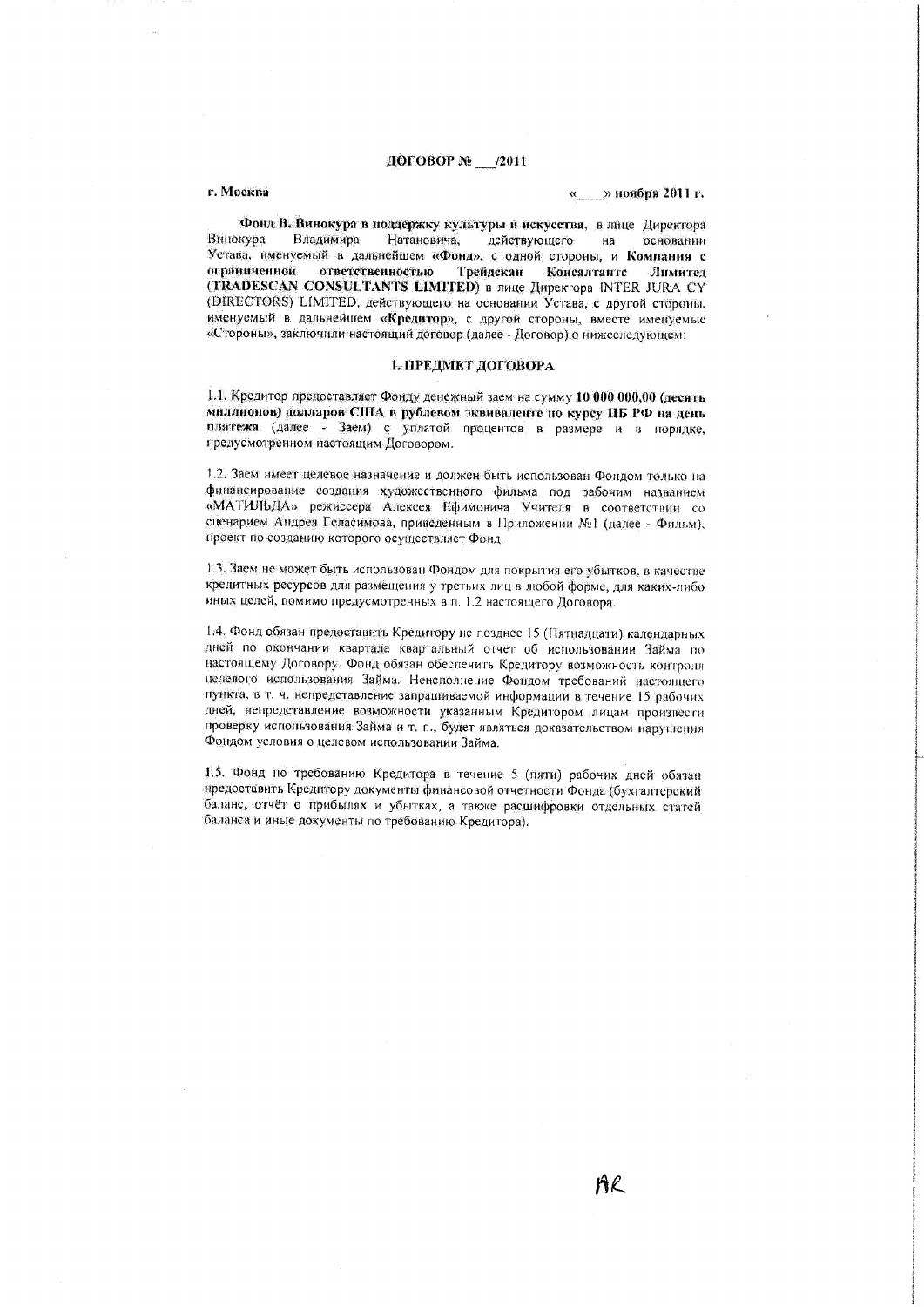## 2. ПРАВА И ОБЯЗАННОСТИ СТОРОН

2.1. Кредитор предоставляет Фонду Заем путем перечисления денежных средств в размере, указанном в пункте 1.1, настоящего Договора, не позднее «15» декабря 2011 года на счет Фонда в ГПБ (ОАО), реквизиты которого указываются Фондом. В случае непоступления денежных средств Фонду в указанный срок настоящий Договор денежного займа не вступает в силу и считается незаключенным.

2.2. Кредитор не имеет права требовать возврат Займа до истечения срока, указанного в п.1.1. настоящего Договора, кроме случаев, установленных Договором.

2.3. Сумма Займа в полном размере должна быть возвращена и проценты за пользование суммой Займа уплачены Фондом не позднее 10 июля 2014 года. Обязанность Фонда по возврату Займа и уплате процентов считается исполненной с момента зачисления соответствующей суммы на счет Кредитора.

2.4. Фонд не имеет право без согласия Кредитора досрочно возвратить сумму ใกล้พละ

### 3. ПОРЯДОК НАЧИСЛЕНИЯ И ВЫПЛАТЫ ПРОПЕНТОВ

3.1. Проценты начисляются со дня, следующего за днем предоставления Займа, по день возврата включительно. Проценты исчисляются исходя из фактического количества дней пользования Займом, при этом за базу берется действительное число календарных дней в году (365 или 366 дней соответственно).

3.2. Уплата начисленных процентов за полктование Займом производится Фондом одновременно с возвратом основной суммы (ее соответствующей части) Займа в срок, указанных в пункте 2.3. настоящего Договора.

3.3. Процентная ставка за пользование Займом составляет 11% (Одинналцать процентов) годовых

# 4. ОТВЕТСТВЕННОСТЬ СТОРОН

4.1. В случае нескоевременного возврата Займа и/или начисленных процентов в соответствии с условиями настоящего Договора Фонд уплачивает Кредитору неустойку в размере 0,05 (Ноль целых пять сотых) % процента от суммы несвоевременно перечисленных средств за каждый день просрочки платежа.

4.2. В случае нецелевого использования Займа и/или нарушения Фондом условий, указанных в пункте 1.3 или пункте 1.4 настоящего Договора, Кредитор вираве потребовать от Фонда досрочного возврата всей суммы Займа и начисленных процентов, а также уплаты штрафа в размере 1 (одного) % процента от суммы заяолженности.

f fr:ff

 $\overline{2}$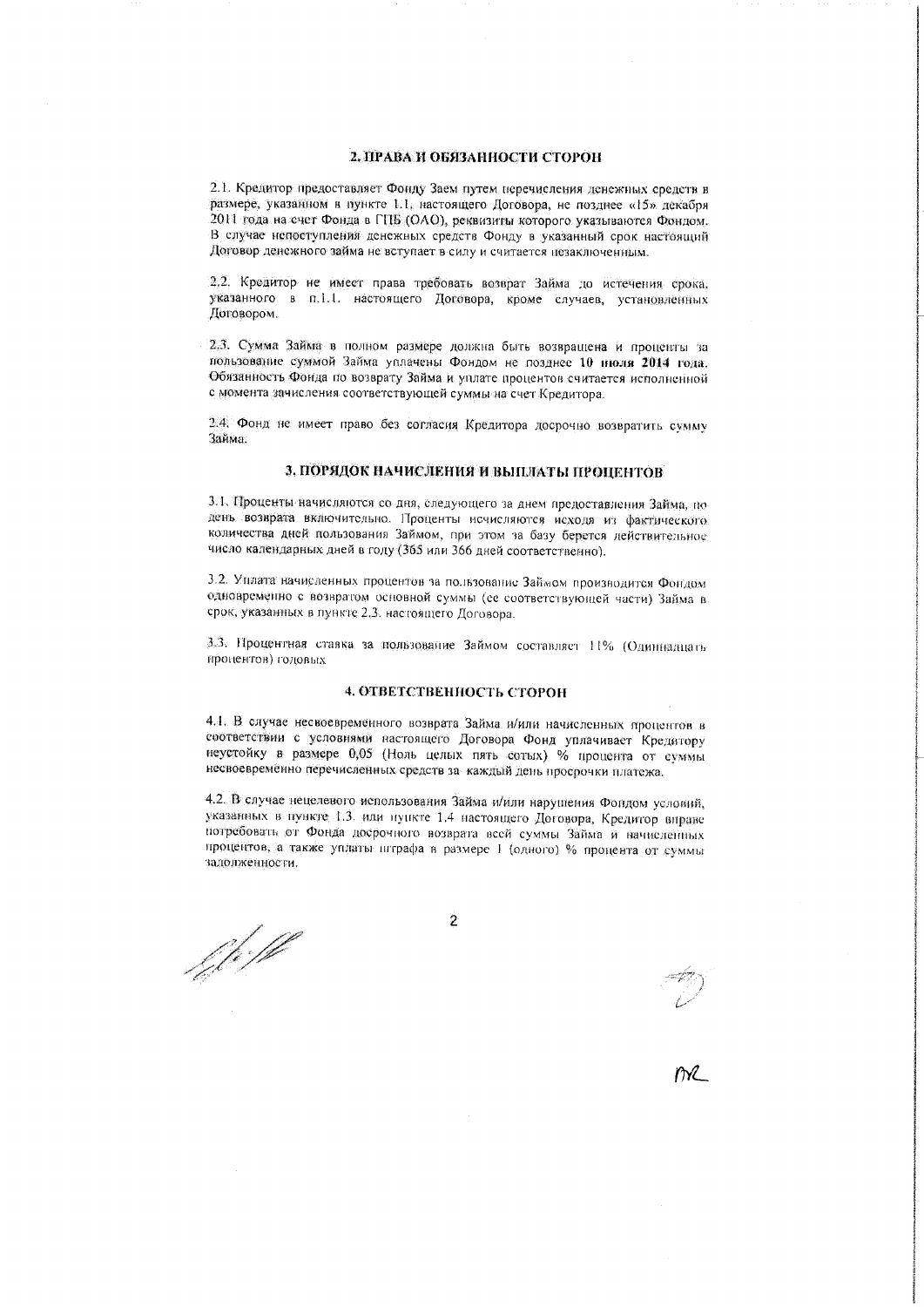4.3. При предъявлении Кредитором требований о досрочном возврате суммы Займа по основаниям, указанным в 4.2. Договора, а также в тех случаях, когда это допускается законом, Фонд обязан возвратить указанную в требовании Кредитора сумму в течение 30 (тридцати) календарных дней с даты предъявления такого требования.

#### 5. ПРОЧИЕ УСЛОВИЯ

5.1. Стороны обеспечивают конфиденциальность информации, связанной с установленными условиями и порядком оформления Займа по настоящему Договору.

5.2. Все изменения и дополнения в настоящий Договор впосятся по согласованию Сторон в виде дополнительных соглашений к настоящему Договору и подписываются полномочными представителями Сторон.

5.3. Фонд заявляет, заверяет и гарантирует Кредитору следующее:

- Фонд является юридическим лицом, созданным в установленном порядке и осуществляющим свою деятельность по законодательству России и имеет права и полномочия на владение своим имуществом, активами и доходами и для осуществления своей деятельности в ее нынешном виде;

- Фонд имеет право заключить настоящий Договор, осуществить заимствование денежных средств, а также исполнять иные обязательства, предусмотренные Договором;

- Фондом были приняты все необходимые корпоративные решения для заключения Договора, осуществления заимствования денежных средств и исполнения иных обязательств:

- Фонд не имеет просроченной задолженности по уплате налогов на сумму более одного миллиона рублей, просрочка уплаты которой длится не менее трех месяцев, и которая не была им добросовестно опротестована:

- Фондом были получены все необходимые разрешения, одобрения, согласования в отношении настоящего Договора и все они обладают полной юридической силой: - принятие и исполнение Фондом обязательств по настоящему Договору не влечет

за собой:

- нарушения какого-либо из положений учредительных документов и внутренних актов Фонда,

- нарушения прав третьего лица, предоставленных ему Фондом, или нарушения

fell

3

PC.<br>AR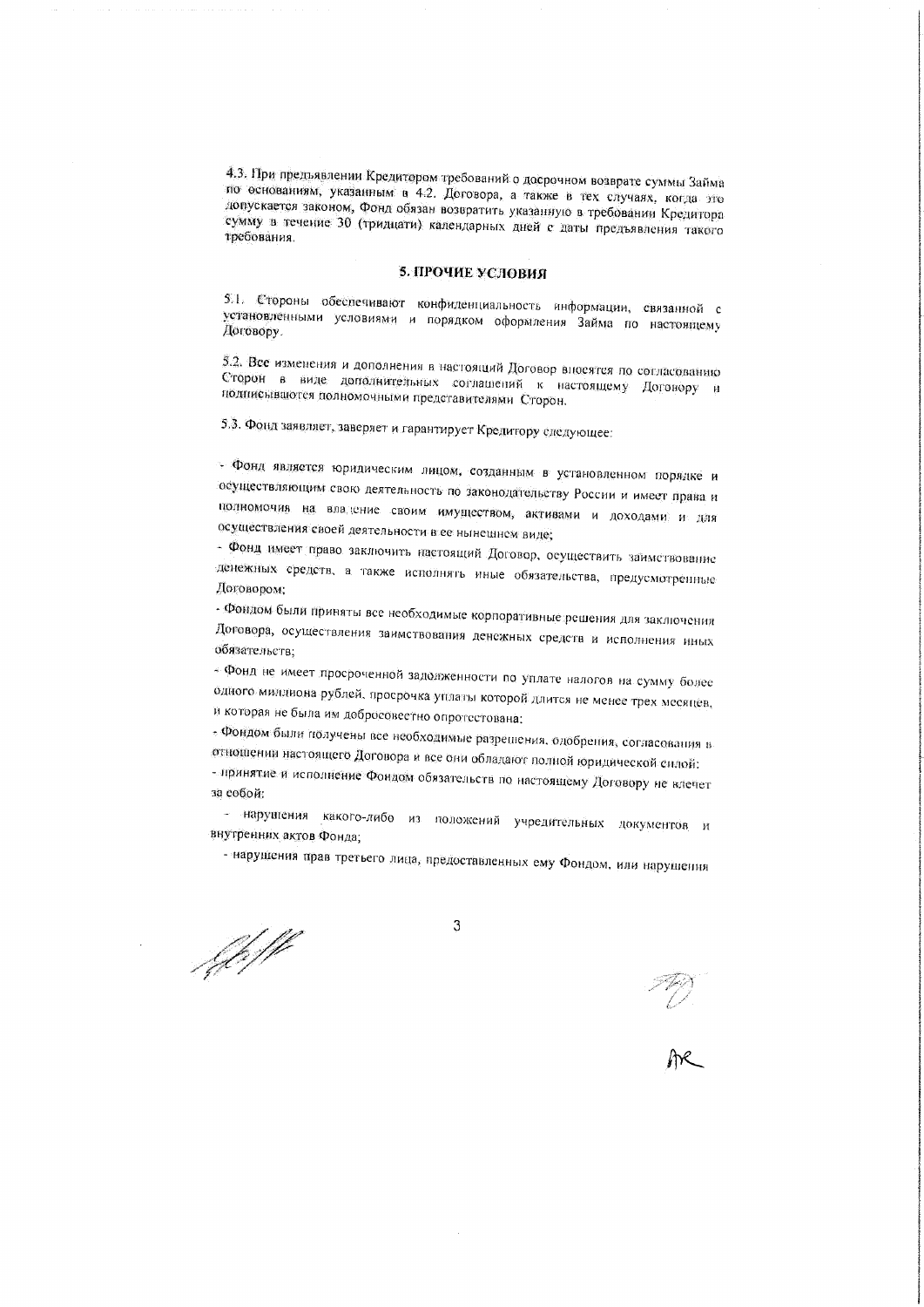какого-либо судебного решения или административного акта;

- нарушения положений законодательства России.

## 6. РАССМОТРЕНИЕ СПОРОВ

6.1. Разногласия, возникающие в процессе выполнения условий настоящего Договора, предварительно рассматриваются Сторонами в целях выработки взаимоприемлемых решений.

6.2. При недостижения соглашения по вопросам, вытекающим из настоящего Договора, споры рассматриваются в установленном законом порядке.

## 7. ОБЩИЕ ПОЛОЖЕНИЯ

7.1. Настоящий Договор вступает в силу с момента перечисления денежных средств.

7.2. Договор действует до полного выполнения Фондом принятых на себя обязательств.

7.3. Настоящий Договор прекращается по соглашению Сторон, возвратом, в том числе досрочным, Фондом всей суммы Займа и начисленных процентов по иным основаниям, предусмотренным настоящим Договором и действующим законодательством.

7.4. Любые изменения и дополнения к настоящему Договору действительны, при условии, если они совершены в письменной форме и подписаны Сторонами.

7.5. С момента подписания настоящего Договора вся предыдущая переписка и все предшествующие переговоры Сторон теряют юридическую силу.

7.6. Все изменения, дополнения и приложения к настоящему Договору должны быть совершены в письменной форме и полписаны надлежащим образом уполномоченными представителями Сторон. Все изменения, приложения и дополнения, составленные в надлежащей форме и в соответствии с условиями настоящего Договора, являются его составной и неотъемлемой частью.

Настоящий Договор составлен в двух экземплярах, имеющих одинаковую юрилическую силу: один экземпляр - Фонду, один экземпляр - Кредитору.

В Приложении №1 к настоящему Договору приведен сценарий на русском языке на 132 страницах.

# АДРЕСА И ПЛАТЕЖНЫЕ РЕКВИЗИТЫ СТОРОН

f<sub>il</sub>e ff

 $\boldsymbol{A}$ 

 $\frac{1}{2}$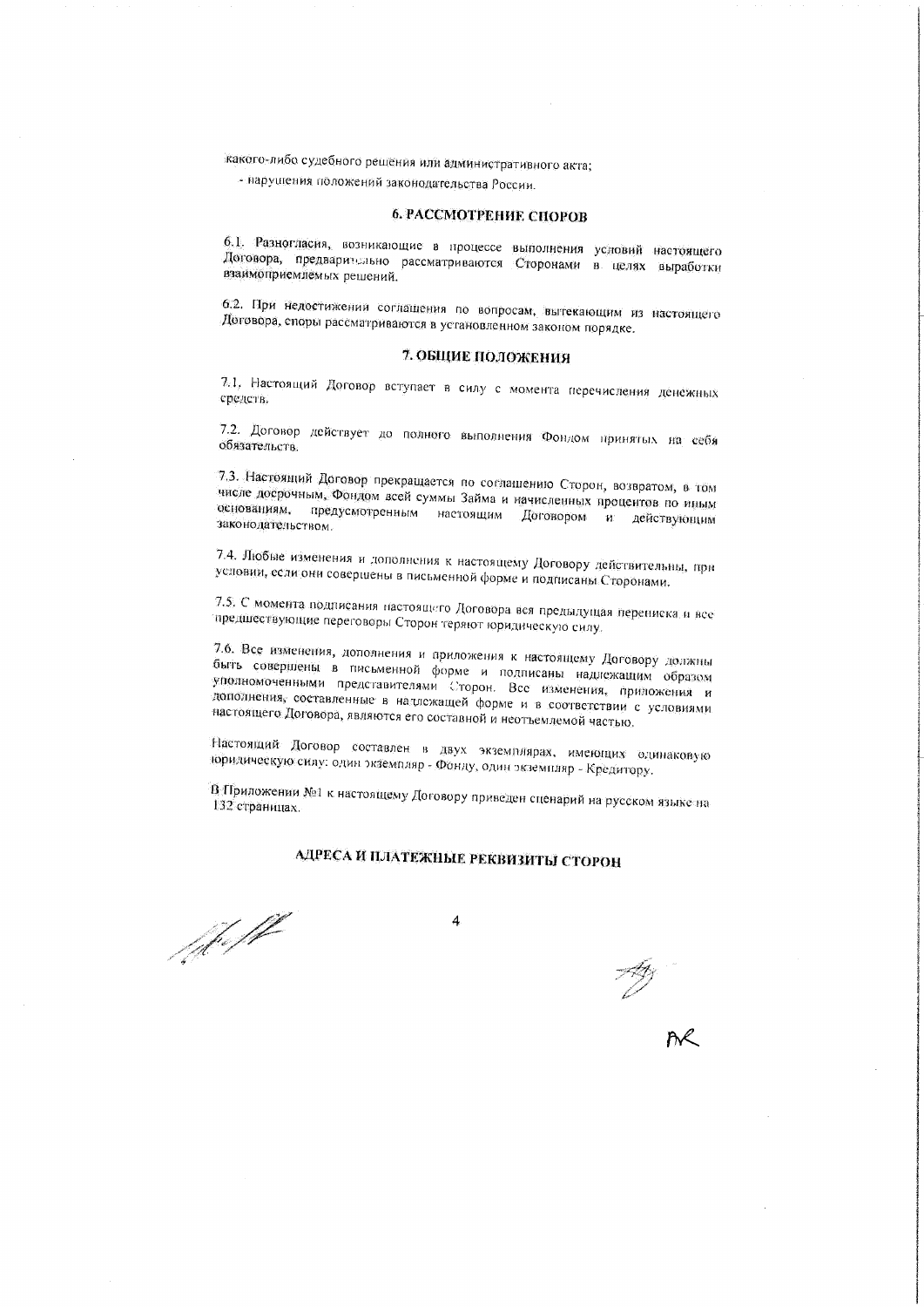Фонд: Россия, 127238, г. Москва, 3-й Нижнелихоборский пр-д, д. Т. стр. 1, ИНН 7713388082, KHII 771301001. Реквизиты счета указываются Фондом дополнительно.

Кредитор: Лампусас 1, П.Я. 1095, Никосия, Кипр (Lampousas, 1, Р.С. 1095, Nicosia, Cyprus)

Account of beneficiary (IBAN) 182025.643 Bank of Beneficiary GAZPROMBANK (SWITZERLAND) LTD. Intermediary Bank OJSC GAZPROMBANK, MOSCOW BIK 044525823

ACCOUNT WITH OPERU MGTU OF BANK OF RUSSIA 30101810200000000823 Correspondent account of Bank of Beneficiary with Intermediary Bank 30111810300000006610

За Фонд За Кредитора Директор  $\bigcirc$  H. BHHOKYP /  $\bigcirc$   $\bigcirc$  $\Delta$ FOVINTER JURA CY (DIRECTORS) LIMITED **TROSILEIR** rren Фонд В. Винокура **ДАН.** Винокур/ d nodaepiiry Да полицение.<br>Упътуры и некусства

 $\overline{5}$ 

Joffe

 $\hat{M}$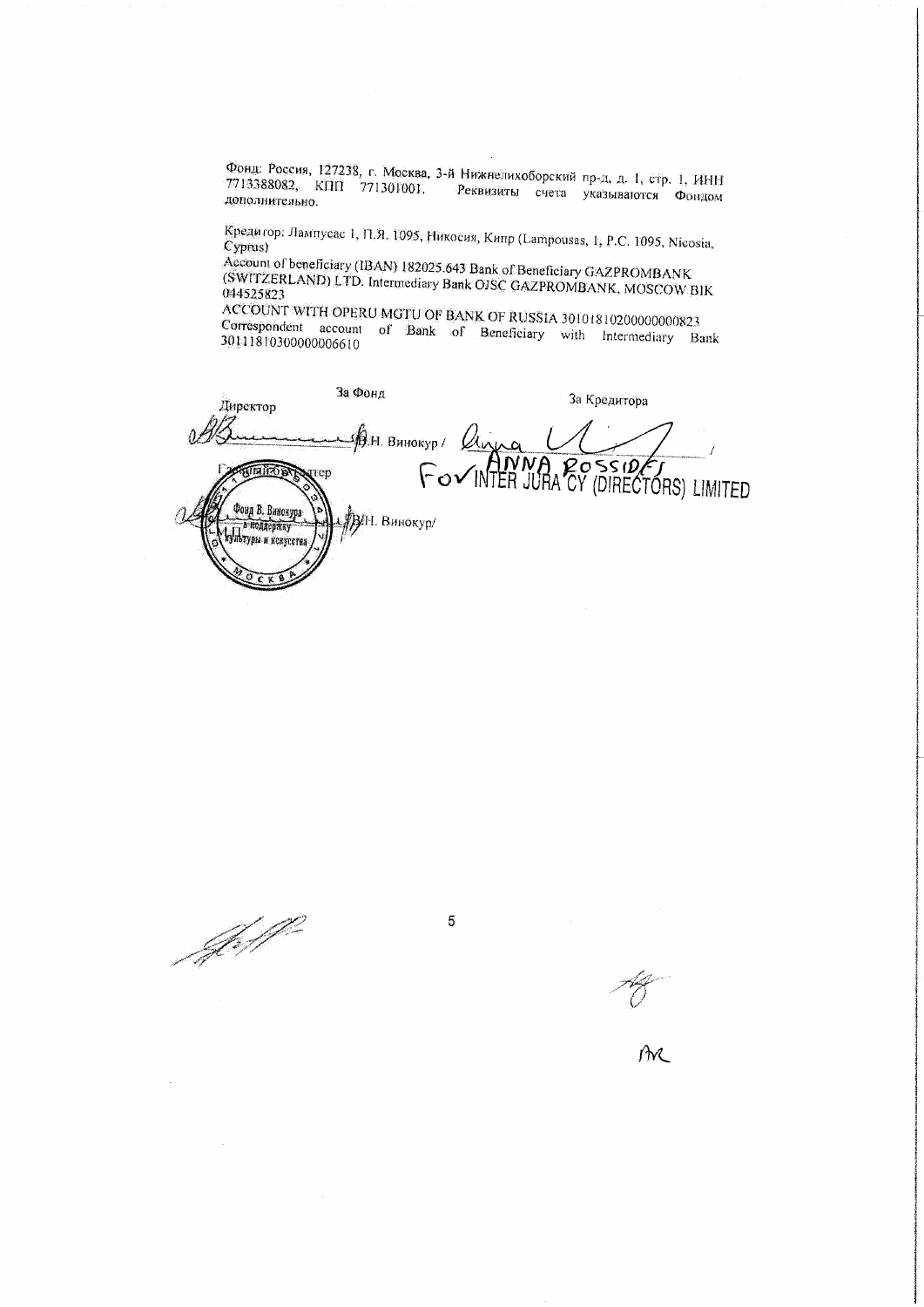# ДОПОЛНИТЕЛЬНОЕ СОГЛАШЕНИЕ

## г. Москва

#### « » ноября 2011 г.

ż

Фонд В. Винокура в поддержку культуры и искусства, в лице Директора Винокура Владимира Натановича, действующего  $AB$ Устава, именуемый в дальнейшем «Фонд», с одной стороны, и Компания с основании ограниченной ответственностью Трейдскан Консалтантс Лимитед (TRADESCAN CONSULTANTS LIMITED), в лице Директора INTER JURA CY (DIRECTORS) LIMITED, действующего на основании Устава с другой стороны, именуемый в дальнейшем «Кредитор» вместе именуемые «Стороны», заключили настоящее Дополнительное соглашение к договору № 2011 от \_\_\_\_ ноября 2011 года (далее -Договор) о нижеследующем.

#### 1. ПРЕДМЕТ

Термины и определения, используемые в настоящем Дополнительном соглашении, соответствуют терминам и определениям, принятым Сторонами в Договоре, если только нное прямо не установлено в настоящем Дополнительном соглашении.

1.1. Стороны договорились дополнить Договор пунктом 2.5, следующего содержания,

«2.5. В течение 5 (пяти) рабочих дней с Даты наступления Специального Условия (как определено ниже) Кредитор обязуется заключить с Фондом соглашение о прощении всей суммы основного долга и начисленных процентов.

Специальное Условие считается наступившим, если на дату 01 июля 2014 года (Дату наступления Специального Условия) кассовые сборы от мирового проката Фильма не превысили рублевый эквивалент 70 000 000,00 (семьдесят миллионов) долларов США.

Сумма кассовых сборов от мирового проката Фильма определяется Кредитором или, по его просьбе, любыми третьими лицами на основании информации на интернет сайтах boxofficemojo.com/alltime/world, kinobusiness.com, kinomania.ru, profisinema.ru или иных общепризнанных публичных источников информации о сборах от проката фильмов. В случае указания сумм кассовых сборов в иностранных валютах они пересчитываются в рубли по курсу ЦБ РФ России на дату расчета. В случае отсутствия данных о суммах кассоных сборов непосредственно на 01 июля 2014 года, такие данные определяются на более раннюю дату, наиболее близко отстоящую от 01 июля 2014 года».

1.2. Стороны договорились изложить пункт 2.3 Договора в следующей редакции:

«2.3. Сумма Займа в полном размере должна быть возвращена не позднее 10 нюля 2014 года. В случае, если кассовые сборы от мирового проката Фильма превысят рублевый эквивалент 70 000 000,00 (семьдесят миллионов) долларов США ранее чем 01 июля 2014 года, Фонд обязуется возвращать Кредитору основную сумму Займа досрочно по частям путем перечисления Кредитору полной суммы, поступившей от кассовых сборов, в течение 1 (одного) рабочего дня с момента ее получения».

1.3. Стороны договорились изложить пункт 3.2 Договора в следующей редакции:

JAF<br>1

 $\overline{\mathcal{D}}$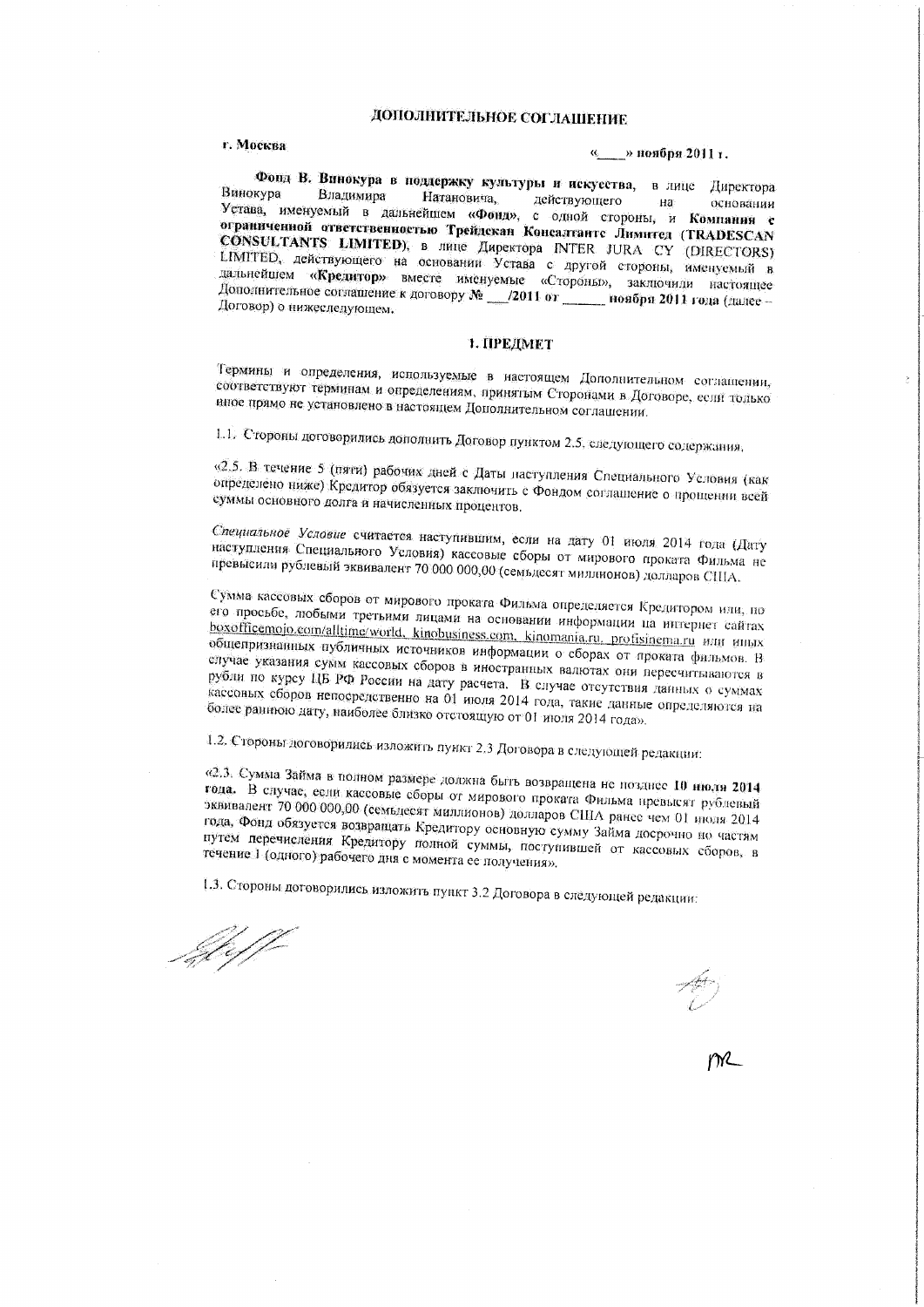«3.2. Уплата начисленных процентов за пользование Займом в размере, установленном пунктами 3.3, и 3.4. Договора, производится не позднее 15 июли 2014 года».

1.4. Стороны договорились дополнить Договор пунктом 3.4. следующего содержания;

«З.4. Дополнительно к процентам, уплачиваемым в соответствии с пунктом 3.3. Договора за пользование Займом, Фонд выплатит Кредитору также дополнительные проценты за пользование Займом в размере 10 (десяти) % процентов (далее - Дополнительные Проценты) от суммы кассовых сборов от проката Фильма, определенной в соответствии с пунктом 2.5 Договора на дату 01 июля 2014 года, в части, превышающей эквивалент 80 млн. долларов США».

1.5. Стороны договорились дополнить Договор пунктом 3.5. следующего содержания:

«В случае, если кассовые сборы от проката Фильма будут поступать после 01 июля 2014 года, суммы Дополнительных Процентов Фонд выплатит Кредитору Дополнительные Проценты 15 июля 2015 года (за период поступления кассовых сборов со 02 июля 2014 года по 01 июля 2015 года), 15 июля 2016 года (за период поступления кассовых сборов со 02 июля 2015 года по 01 июля 2016 года) и 15 июля 2017 года (за период поступления кассовых сборов со 02 июля 2016 года по 01 июля 2017 года) в размере 10 (лесяти) % процентов от суммы кассовых сборов от проката Фильма за соответствующий период в части, превышающей эквивалент первых 80 млн. долларов США, полученных от проката».

1.6. Стороны подтверждают свою готовность в течение 30 (тридцати) календарных дней с даты подписания настоящего Дополнительного соглашения заключить договор о новации обязательства, вытекающего из Договора в обязательство, предусматривающее соглашение Сторон об участии в прибылях, подчиненное иностранному праву, на условиях, соответствующих условиям настоящего Дополнительного соглашения

## 2. ОСТАЛЬНЫЕ УСЛОВИЯ

2.1. Настоящее Дополнительное соглашение является неотъемлемой частью Договора.

2.2. Настоящее Дополнительное соглашение вступает в силу с даты его подписания Сторонами, кроме положений, предусмотренных в пунктах 1.2.-1.5. настоящего Дополнительного соглашения, которые вступают в силу с момента, когда кассовые сборы от мирового проката Фильма, определяемые в соответствии с настоящим Дополнительным соглашением, превысят рублевый эквивалент 70 000 000,00 (семидесяти миллионов) долларов США.

2.3. Кредитор вправе уступить третьим лицам свои права и обязанности по настоящему Дополнительному соглашению без согласия Фонда.

2.4. Настоящее Дополнительное соглашение составлено в двух экземплярах, имеющих одинаковую юридическую силу: один экземпляр - Фонду, один экземпляр - Кредитору.

| За Фонд<br>Директор        |       | За Кредитора                      |
|----------------------------|-------|-----------------------------------|
| <b>LELLY AB.H. BUHOKYD</b> | Klana |                                   |
|                            |       | ANNA<br>20551065                  |
|                            | سدعا  | INTER JURA CY (DIRECTORS) LIMITED |
|                            |       |                                   |